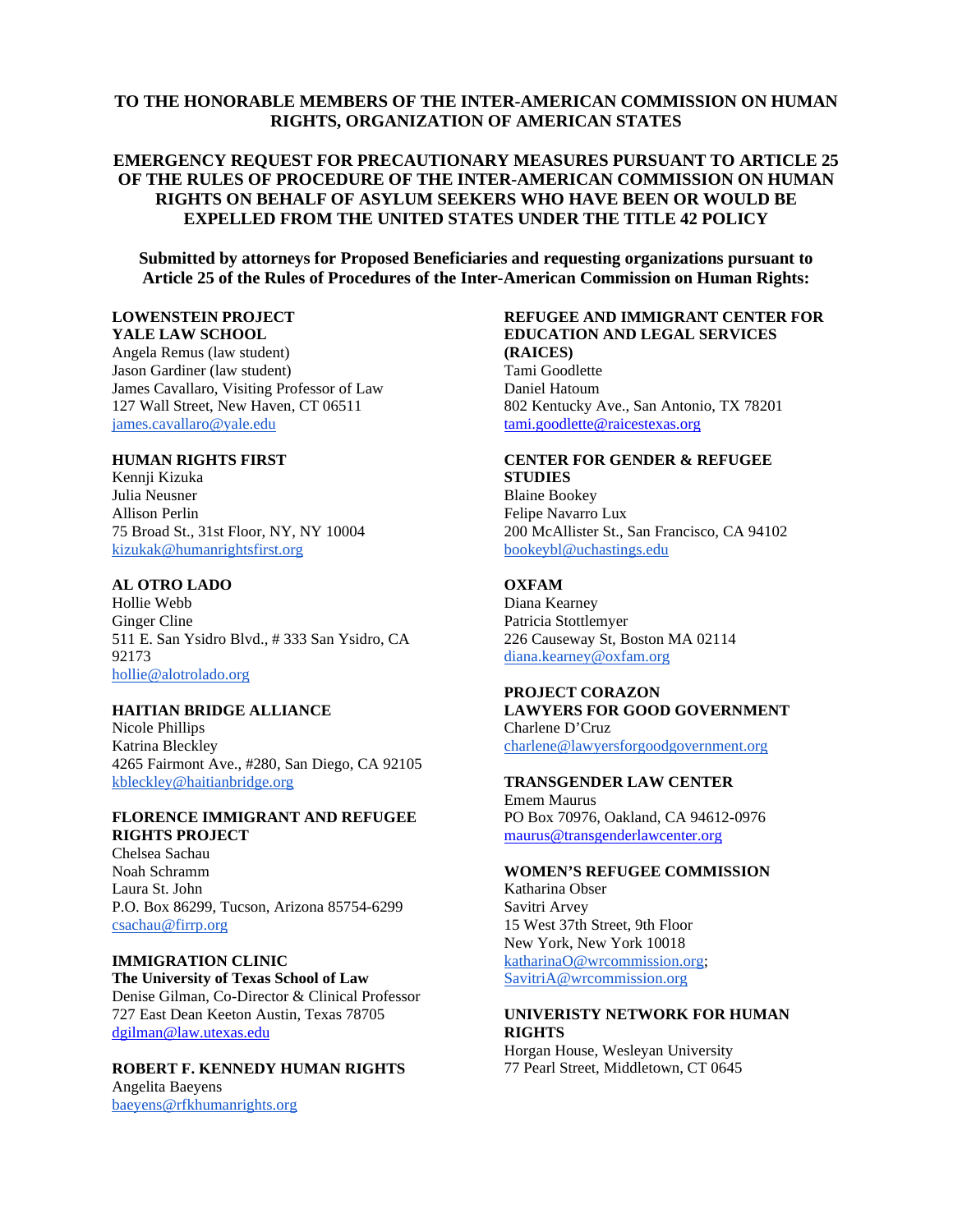# **Table of Contents**

| I. |           |                                                                                                                                                                                                                 |  |
|----|-----------|-----------------------------------------------------------------------------------------------------------------------------------------------------------------------------------------------------------------|--|
| П. |           | LEGAL REPRESENTATION AND GEOGRAPHIC SCOPE OF REQUEST 1                                                                                                                                                          |  |
|    |           |                                                                                                                                                                                                                 |  |
|    | A.        |                                                                                                                                                                                                                 |  |
|    | <b>B.</b> |                                                                                                                                                                                                                 |  |
| C. |           |                                                                                                                                                                                                                 |  |
|    | D.        | K.R.C., her partner, A.I.O.R., and their children L.E.R.C., Y.E.R.C., and B.Z.O.R 3                                                                                                                             |  |
| E. |           |                                                                                                                                                                                                                 |  |
| F. |           |                                                                                                                                                                                                                 |  |
|    | G.        | N.I.C.B., her husband J.J.B.B., and their children K.I.B.C. and A.E.B.C.  4                                                                                                                                     |  |
|    | H.        |                                                                                                                                                                                                                 |  |
| I. |           |                                                                                                                                                                                                                 |  |
| J. |           |                                                                                                                                                                                                                 |  |
|    | Κ.        |                                                                                                                                                                                                                 |  |
| L. |           |                                                                                                                                                                                                                 |  |
|    |           | IV. BACKGROUND: UNITED STATES' LEGAL FRAMEWORK AND                                                                                                                                                              |  |
| V. |           | THE COMMISSION IS FULLY AUTHORIZED TO HEAR THIS REQUEST AND                                                                                                                                                     |  |
|    | A.        |                                                                                                                                                                                                                 |  |
|    | <b>B.</b> | Requested Precautionary Measures Are Consistent with Previously Granted                                                                                                                                         |  |
|    |           | VI. THE UNITED STATES' PRACTICE OF RETURNING ASYLUM SEEKERS TO<br><b>MEXICO AND OTHER STATES PURSUANT TO TITLE 42 OF THE U.S. CODE</b><br><b>CREATES THE RISK OF IMMEDIATE AND IRREPARABLE HARM TO PROPOSED</b> |  |
|    | A.        | The United States prevents asylum seekers from obtaining protection from persecution                                                                                                                            |  |
|    | <b>B.</b> | United States' expulsions refoul asylum seekers and put them at risk of chain refoulement                                                                                                                       |  |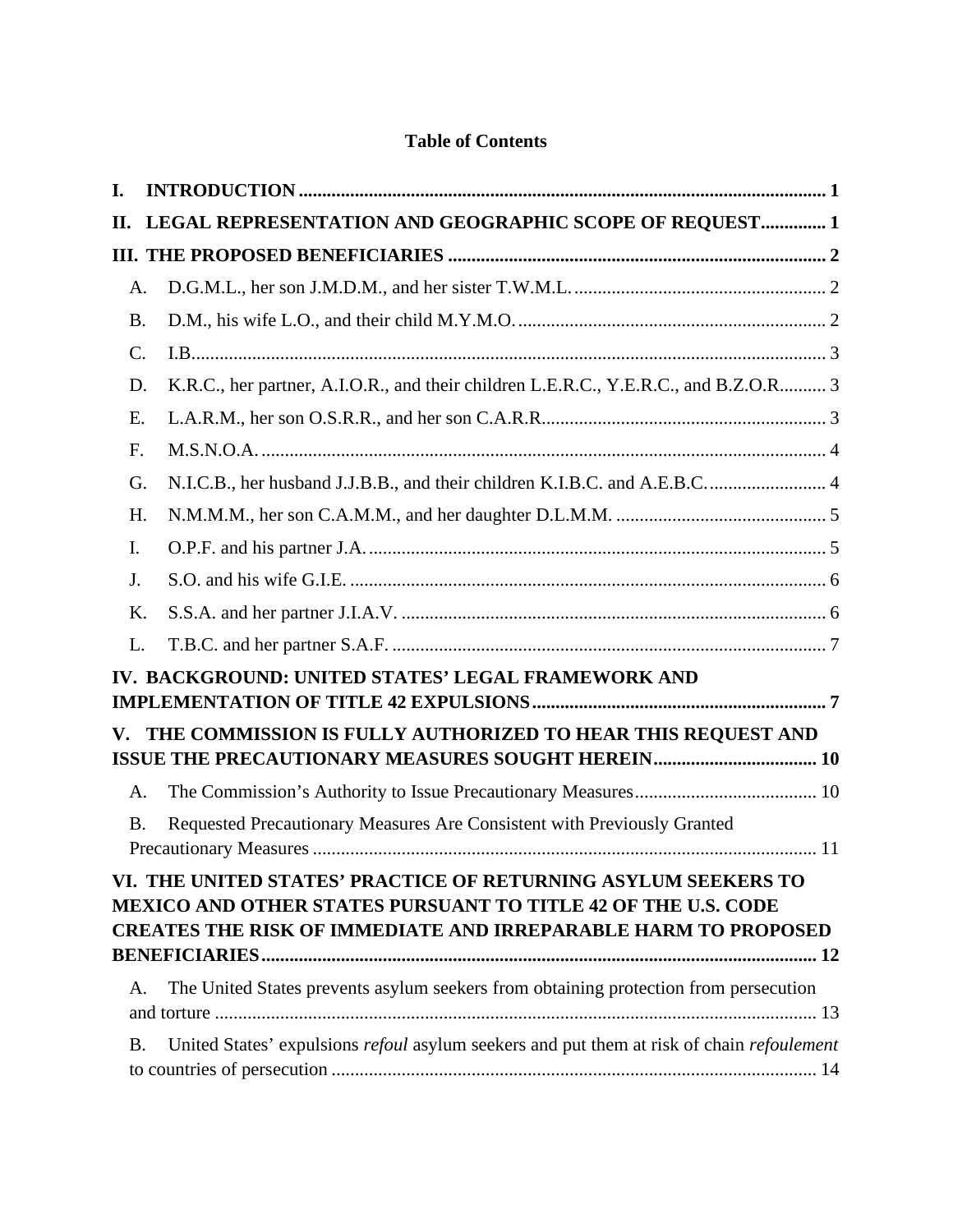| VII.REMEDIES: MEASURES OF PROTECTION REQUESTED UNDER ARTICLE |                                                                                          |  |  |  |  |
|--------------------------------------------------------------|------------------------------------------------------------------------------------------|--|--|--|--|
| E.                                                           |                                                                                          |  |  |  |  |
|                                                              |                                                                                          |  |  |  |  |
|                                                              |                                                                                          |  |  |  |  |
|                                                              | C. The United States compounds the risks asylum seekers face in Mexico through expulsion |  |  |  |  |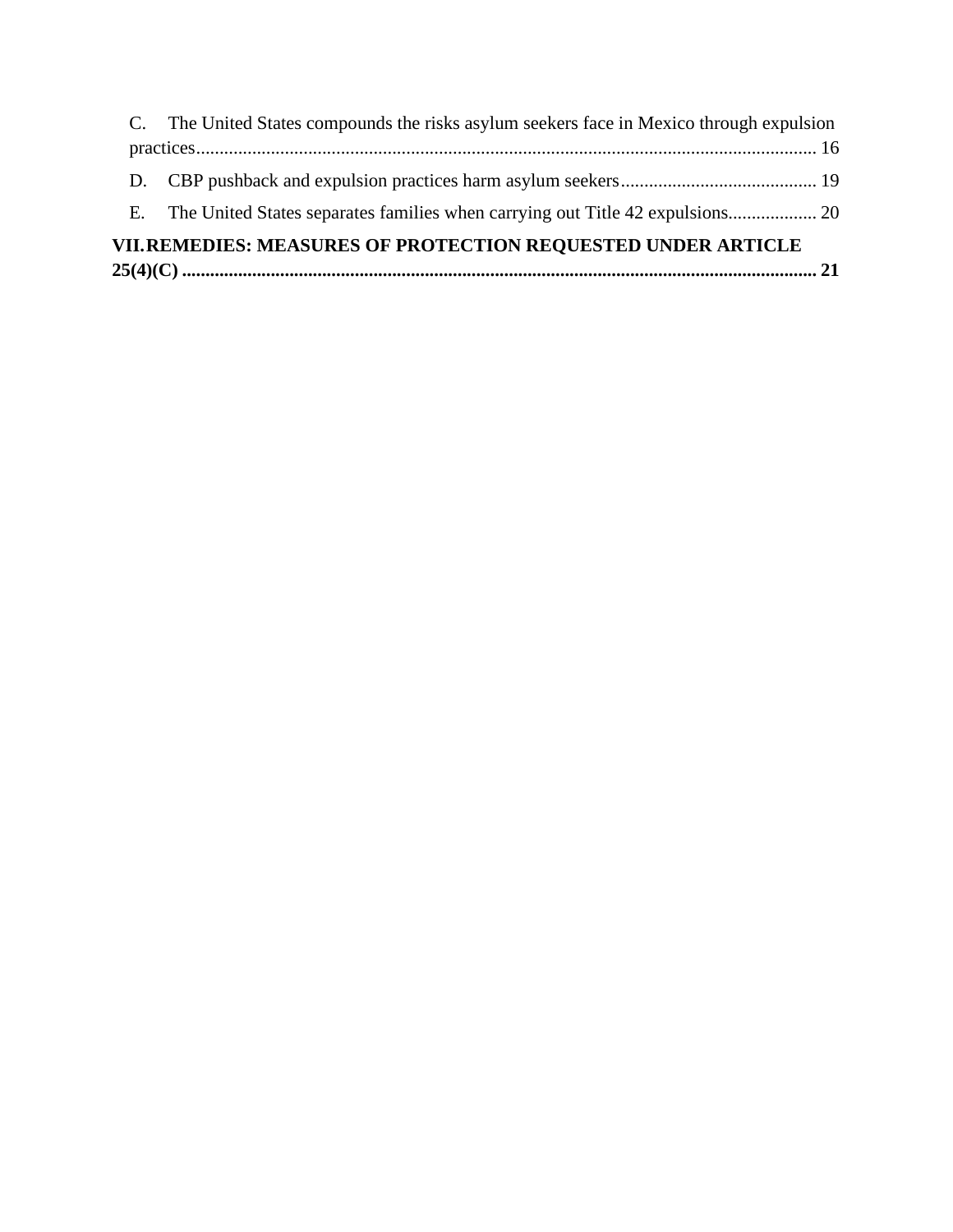## <span id="page-3-0"></span>**I. INTRODUCTION**

This request is filed on behalf of 31 individual Proposed Beneficiaries, identified below, and similarly situated persons that the United States has subjected to expulsion under Title 42 of the U.S. Code ("Title 42") without access to the U.S. asylum system, $<sup>1</sup>$  $<sup>1</sup>$  $<sup>1</sup>$  as well as asylum seekers</sup> who would be expelled pursuant to Title 42 and/or are not approaching U.S. ports of entry on the U.S.-Mexico border to request protection for fear of expulsion. Since March 2020, under the guise of public health, the United States has used Title 42 to effectively close U.S. ports of entry to asylum seekers and to forcibly expel migrants and asylum seekers to Mexico, Haiti, and other countries where they face persecution, torture, and other serious harm.

By blocking and expelling these individuals pursuant to Title 42, the United States exposes them to serious and urgent threats of irreparable harm. U.S. officials directly harm asylum seekers during expulsions at the U.S.-Mexico border through the use of physical force, denials of urgent medical assistance, and family separations. The United States further engages in direct *refoulement* to danger by forcibly returning asylum seekers to the home countries that they have fled, where they face persecution and other extreme danger, without any consideration of the risks they face. The expulsions also create extreme danger in Mexico since many asylum seekers are returned there rather than to their home countries. Since late January 2021, there already have been more than 6,000 reports of kidnappings, rapes, and other violent assaults, including at least one reported murder, against individuals expelled to or blocked in Mexico due to the Title 4[2](#page-3-3) policy.<sup>2</sup> These expulsions mark persons returned to Mexico as migrants trapped in Mexico, rendering them particularly vulnerable to this rampant violence, including kidnapping, sexual assault, extortion, and other forms of abuse at the hands of organized criminal groups and corrupt authorities. The expulsions also create a serious risk of *refoulement* by Mexican authorities to asylum seekers' countries of persecution.

The actions and policies of the United States have created a serious and urgent situation that risks irreparable harm to the Proposed Beneficiaries and all asylum seekers that have been or would be subjected to Title 42. The Commission should adopt precautionary measures immediately requiring the United States to make changes necessary so that families, children, and adults can seek asylum in safety within the United States to avoid such irreparable harm.

### <span id="page-3-1"></span>**II. LEGAL REPRESENTATION AND GEOGRAPHIC SCOPE OF REQUEST**

The legal representatives presenting this request for precautionary measures are Al Otro Lado, Florence Immigrant and Refugee Rights Project, Haitian Bridge Alliance, Human Rights First, and Refugee and Immigrant Center for Education and Legal Services (RAICES). These organizations have direct experience with the implementation of the Title 42 expulsion policy along the U.S. border with Mexico and have obtained authority from each of the Proposed Beneficiaries to represent them in this matter.

<span id="page-3-2"></span><sup>1</sup> 42 U.S.C. § 265; Centers for Disease Control and Prevention, Public Health Reassessment and Order Suspending the Right to Introduce Certain Persons from Countries Where a Quarantinable Communicable Disease Exists, 86 Fed. Reg. 42828 (Aug. 5, 2021).

<span id="page-3-3"></span><sup>2</sup> Human Rights First, *Tracker of Reported Attacks During the Biden Administration Against Asylum Seekers and Migrants Who Are Stranded in and/or Expelled to Mexico*,

https://www.humanrightsfirst.org/sites/default/files/AttacksonAsylumSeekersStrandedinMexicoDuringBidenAdmini stration.8.23.2021.pdf.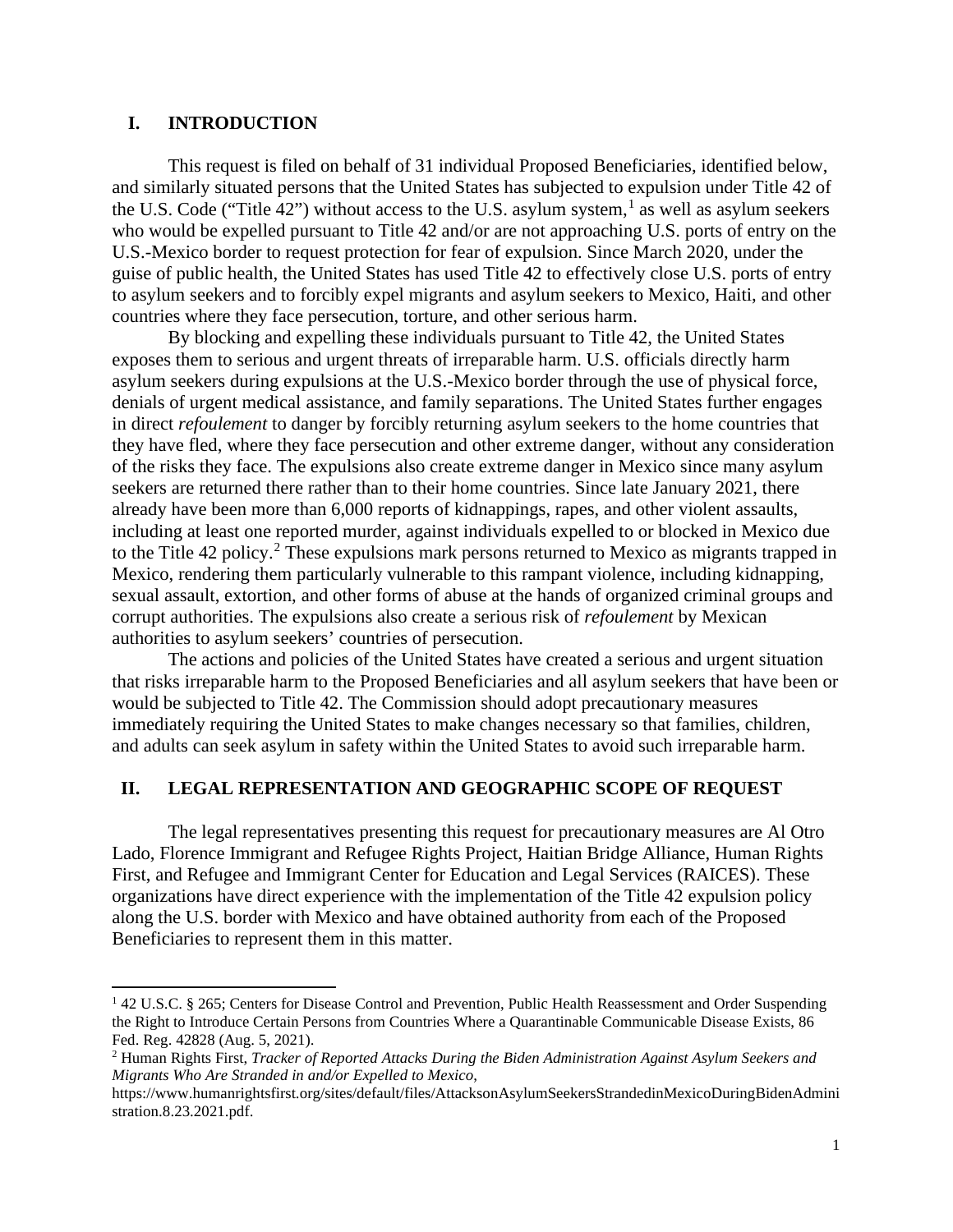This request for precautionary measures focuses on the implementation of the Title 42 expulsion policy along the border between the United States and Mexico.

### <span id="page-4-0"></span>**III. THE PROPOSED BENEFICIARIES**

This request for precautionary measures is filed on behalf of specific individuals who are currently suffering and face imminent risk of irreparable harm as a result of Title 42 expulsions. It also is filed on behalf of other asylum seekers who have been expelled pursuant to Title 42, asylum seekers who would be expelled pursuant to Title 42, and asylum seekers who are not approaching U.S. ports of entry on the U.S.-Mexico border to request protection for fear of expulsion. The United States, as the country expelling each asylum seeker, has the power to end this illegal, dangerous, and inhumane situation.

The individual Proposed Beneficiaries are asylum-seeking families and individual adults who have been expelled after crossing the border and/or presenting themselves at the U.S. border to request protection, or who are afraid to do so for fear of being summarily expelled to their countries of persecution. Proposed Beneficiaries fled their home countries because of persecution on account of religion, race, political opinion, and sexual orientation, as well as violent targeted attacks by gangs and other organized criminal groups. They fear returning to their home countries, which include El Salvador, Ghana, Guatemala, Haiti, Honduras, Jamaica, Mexico, Nigeria, and Yemen.

### **A. D.G.M.L., her son J.M.D.M., and her sister T.W.M.L.**

<span id="page-4-1"></span>D.G.M.L. is a 21-year-old mother from Mexico.<sup>[3](#page-4-3)</sup> She fled her hometown of Guanajuato, Mexico, with her two-year-old son, J.M.D.M., and 18-year-old sister, T.W.M.L., after cartel members threatened to kidnap her son and kill her family. The cartel shot at D.G.M.L.'s home and beat and shot her husband. He is now in hiding and in need of surgery. The cartel asserts that D.G.M.L.'s uncle stole from them. When D.G.M.L. filed a report with the police, the police said the attack was the family's own fault.

D.G.M.L. presented herself at the DeConcini port of entry, near Nogales, but was told that she could not seek asylum. D.G.M.L. pleaded with U.S. officials, but they ignored her. D.G.M.L. is vaccinated and had received a negative test for COVID-19 before presenting herself at the border. She is fearful that the cartel will find and kill her husband and that the cartel will find and harm her and her family members in Nogales.

#### **B. D.M., his wife L.O., and their child M.Y.M.O.**

<span id="page-4-2"></span>D.M. is 32-year-old man from Haiti.<sup>[4](#page-4-4)</sup> He fled Haiti with his wife, L.O., and their twoyear-old child, M.Y.M.O., and sought asylum in the United States in January 2021 due to political and gender-based persecution. Before fleeing D.M. had taken to social media to criticize his parliamentary representative for corruption and criminality. After he did so, gang members affiliated with the representative assaulted D.M. at his home, shot him in the leg, and raped L.O.

After a six-month recovery, D.M. and his family left Haiti, fearing that if the member of parliament and the gang members dispatched by him discovered that D.M. was still alive, they

<span id="page-4-3"></span><sup>3</sup> Declaration of D.G.M.L, Annex 1 at 2.

<span id="page-4-4"></span><sup>4</sup> Declaration of D.M., Annex 1 at 4.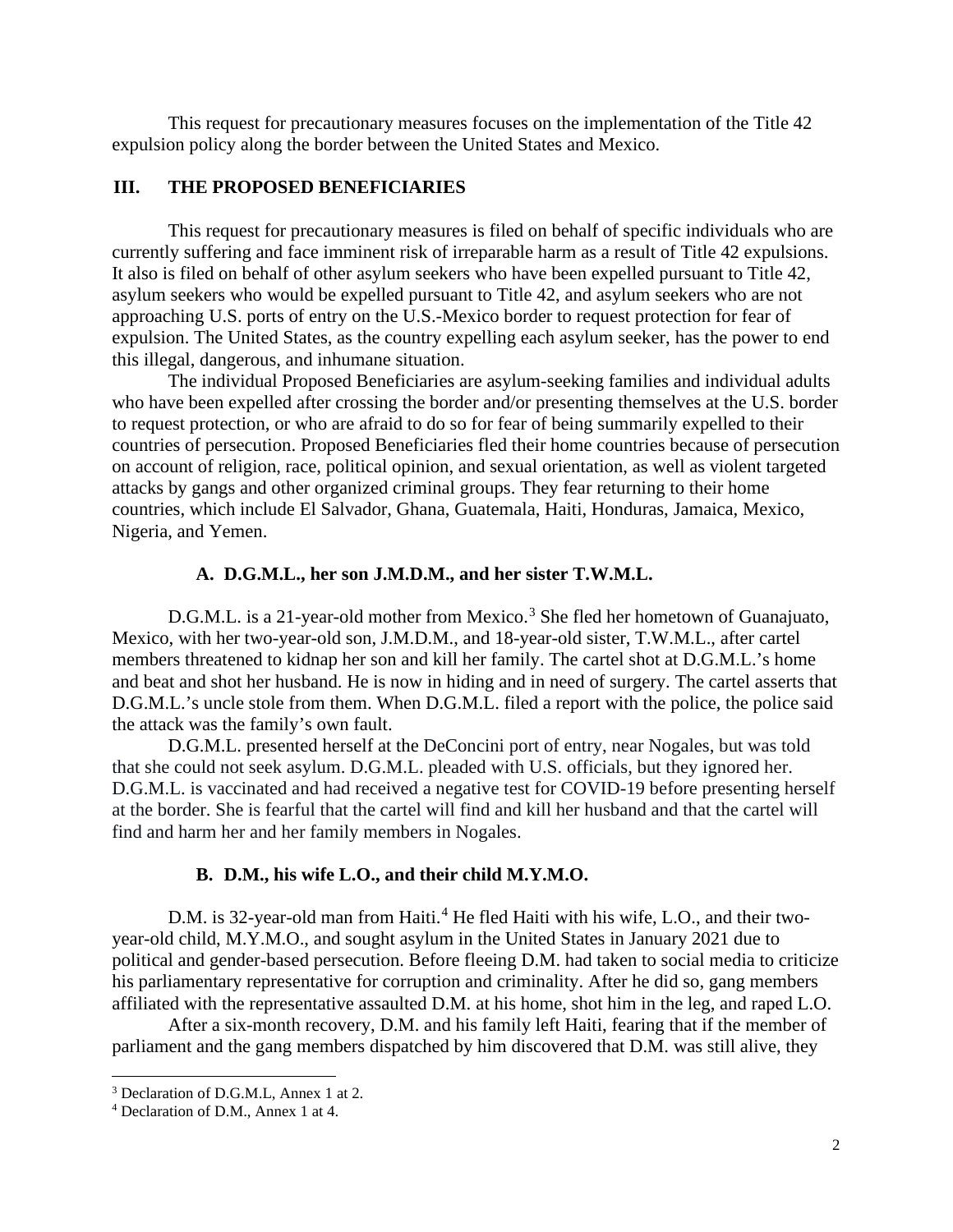would kill him. When they entered the United States, D.M. explained to U.S. immigration officials that he and his family were seeking asylum. The family was detained for several days. On February 1, 2021, officers told the family they were moving them to a more comfortable location; however, when they disembarked from the plane, they discovered that they were in Haiti.

Upon arriving in Haiti, D.M. and his family moved to a new city in the hope that they would not be recognized or located by their persecutors. They do not leave their house on account of their fear of retribution. Because they are in hiding, D.M. cannot search for employment, and the family is in dire financial circumstances, often going days without eating. These harms, including the risk of further attempts to murder D.M. and his family, result directly from the Title 42 expulsion policy.

## **C. I.B.**

<span id="page-5-0"></span>I.B. is a 3[5](#page-5-3)-year-old man from Ghana.<sup>5</sup> He fled his home after an armed criminal group entered his home and murdered his uncle; I.B. had previously reported the criminal group to the police.

I.B. fled to South America, ultimately journeying to Mexico. In Mexico, I.B. was kidnapped and held for three days. Mexican police have stopped and searched I.B. on two occasions and have stolen his wallet. I.B. has had difficulty finding a job in Mexico on account of his race and nationality, and he has been the victim of racist comments.

I.B. attempted to seek asylum in the United States in 2020, but he was detained for a month before being expelled to a different Mexican city than the one from which he had previously crossed the border.

## **D. K.R.C., her partner, A.I.O.R., and their children L.E.R.C., Y.E.R.C., and B.Z.O.R.**

<span id="page-5-1"></span>K.R.C. is a 34-year-old woman from Mexico and is in hiding with her partner and her three children, ages 12, 8, and 4. [6](#page-5-4) K.R.C.'s brothers became involved with an organized criminal group in the state of Guerrero, Mexico, where K.R.C. lived. When K.R.C.'s brothers tried to leave the group, they were both murdered, along with one brother's partner. Because K.R.C. helped in the investigation into the murders, she was targeted by the criminal group.

The family fled to Tijuana to avoid the criminal group that had killed their family members and targeted K.R.C. She feels unable to go to the police for help since they often work with the gangs. The Title 42 expulsion policy prevents the family from seeking asylum in the United States. They currently live in a shelter and fear that the organized criminal group that killed K.R.C.'s brothers will find them there.

#### **E. L.A.R.M., her son O.S.R.R., and her son C.A.R.R.**

<span id="page-5-2"></span>L.A.R.M. is a 30-year-old widow from Mexico.<sup>[7](#page-5-5)</sup> She fled from her hometown in Morelos with her six-year-old son, O.S.R.R., her three-year-old son, C.A.R.R., and her brother and his

<span id="page-5-3"></span><sup>5</sup> Declaration of I.B., Annex 1 at 7.

<span id="page-5-4"></span><sup>6</sup> Declaration of K.R.C., Annex 1 at 9.

<span id="page-5-5"></span><sup>7</sup> Declaration of L.A.R.M., Annex 1 at 10.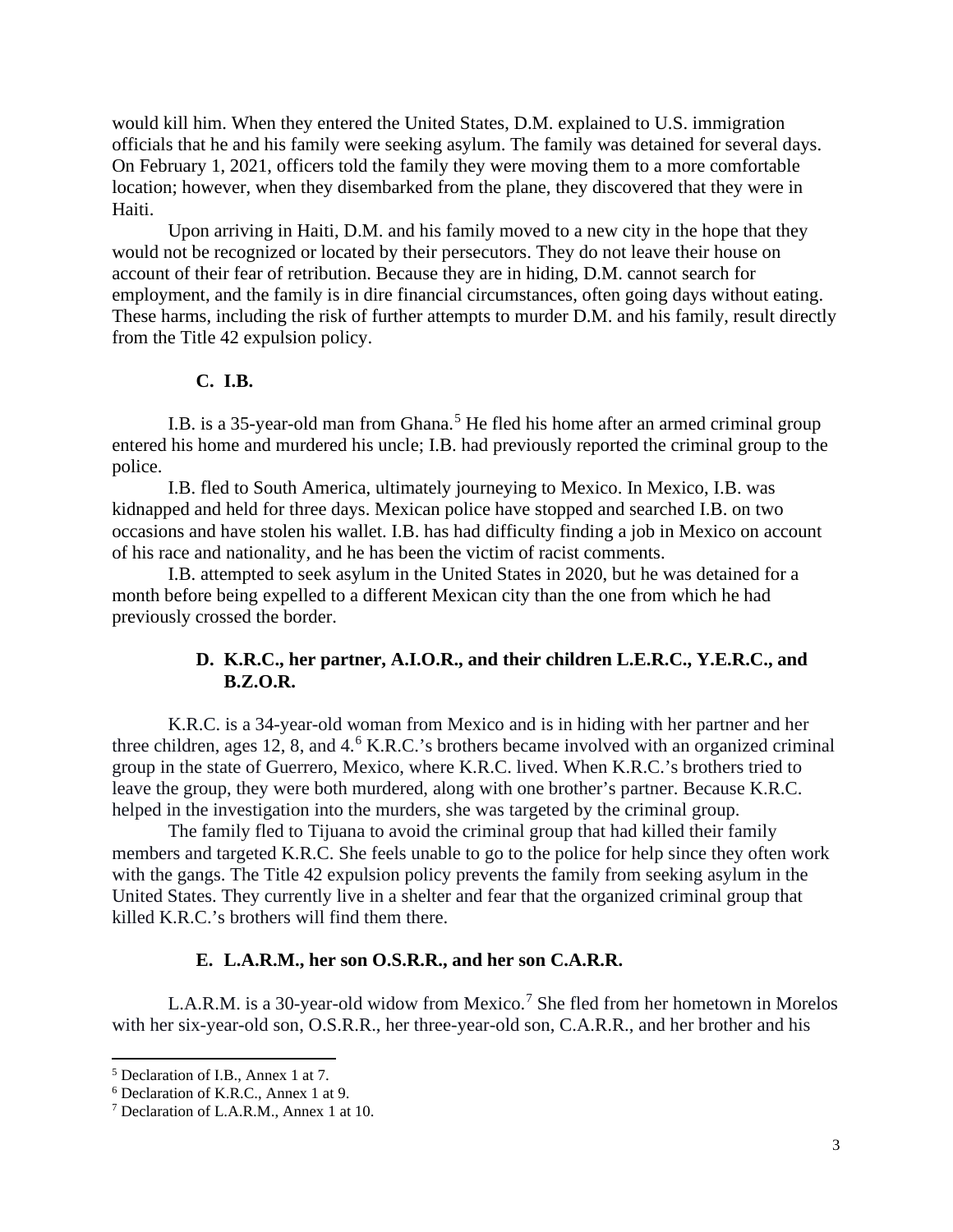family (consisting of her brother, his wife, and their three children). L.A.R.M.'s husband was murdered for refusing to pay extortion fees to an armed criminal group. She and her family continued to receive threats after his murder. The family relocated to Mexico City, but the threats against them continued there. She attempted to report the threats to the police, but the police turned her away because she could not provide names or addresses of the criminals; she suspects the police were involved with the crimes.

L.A.R.M. has attempted to request asylum five different times at two different ports of entry. CBP officials have told her that she cannot request asylum because of COVID-19. L.A.R.M. has provided proof of a negative COVID-19 test on at least one of her attempts to request asylum. During another attempt to request asylum, she was scared away from the border by a van full of armed men. During another attempt, CBP officials threatened to call Mexican police and Mexican immigration officials to remove her.

Living conditions in Nogales, Mexico are difficult. L.A.R.M. has been able to rent a small apartment, which she shares with her brother's family and two other families. They leave the apartment only to buy food because of the dangerous conditions in the area. She has seen children picked up off the street "in broad daylight" by men in vans.<sup>[8](#page-6-2)</sup>

### **F. M.S.N.O.A.**

<span id="page-6-0"></span>M.S.N.O.A. is a 30-year-old Yemeni citizen born in Somalia.<sup>[9](#page-6-3)</sup> Because of his Somali heritage, he and his sister faced discrimination in Yemen. His parents died when he was young, making him a prime target for recruitment by various armed groups in Yemen. Afraid of being forced to fight in the war or face severe consequences if he refused, M.S.N.O.A. fled Yemen, travelling through Turkey and Ecuador and eventually arriving in Mexico.

He has been robbed, has faced discrimination because of his race and nationality, and is afraid for his safety in Tijuana, where he is now stranded. He hopes to apply for asylum in the United States, but he is afraid to cross the border and seek asylum because he does not want to be sent back to Yemen.

### **G. N.I.C.B., her husband J.J.B.B., and their children K.I.B.C. and A.E.B.C.**

<span id="page-6-1"></span>N.I.C.B. is a 34-year-old mother from El Salvador.<sup>[10](#page-6-4)</sup> N.I.C.B. fled gang violence in El Salvador with her husband, J.J.B.B., and two children, K.I.B.C., who is 12 years old, and A.E.B.C., who is 8 years old. Gang members threatened to kill her and her family, and they beat her and her husband.

In March 2021, the family tried to enter the United States from Reynosa, Mexico, to seek asylum. When they encountered U.S. officials at the border, the officials called N.I.C.B., her husband, and her children "a bunch of criminals." The officials expelled the family into Mexico in the middle of the night. They were kidnapped almost immediately after and kept in a locked storage room with insufficient food for 20 days. The kidnappers sexually harassed N.I.C.B. constantly.

When the family finally escaped confinement, they fell victim to an immigration scam. When the scammer began threatening to kill them, they moved to a different city in Mexico.

<span id="page-6-2"></span><sup>8</sup> Declaration of L.A.R.M., Annex 1 at 12, para. 11.

<span id="page-6-3"></span><sup>9</sup> Declaration of M.S.N.O.A., Annex 1 at 13.

<span id="page-6-4"></span><sup>&</sup>lt;sup>10</sup> Declaration of N.I.C.B., Annex 1 at 14.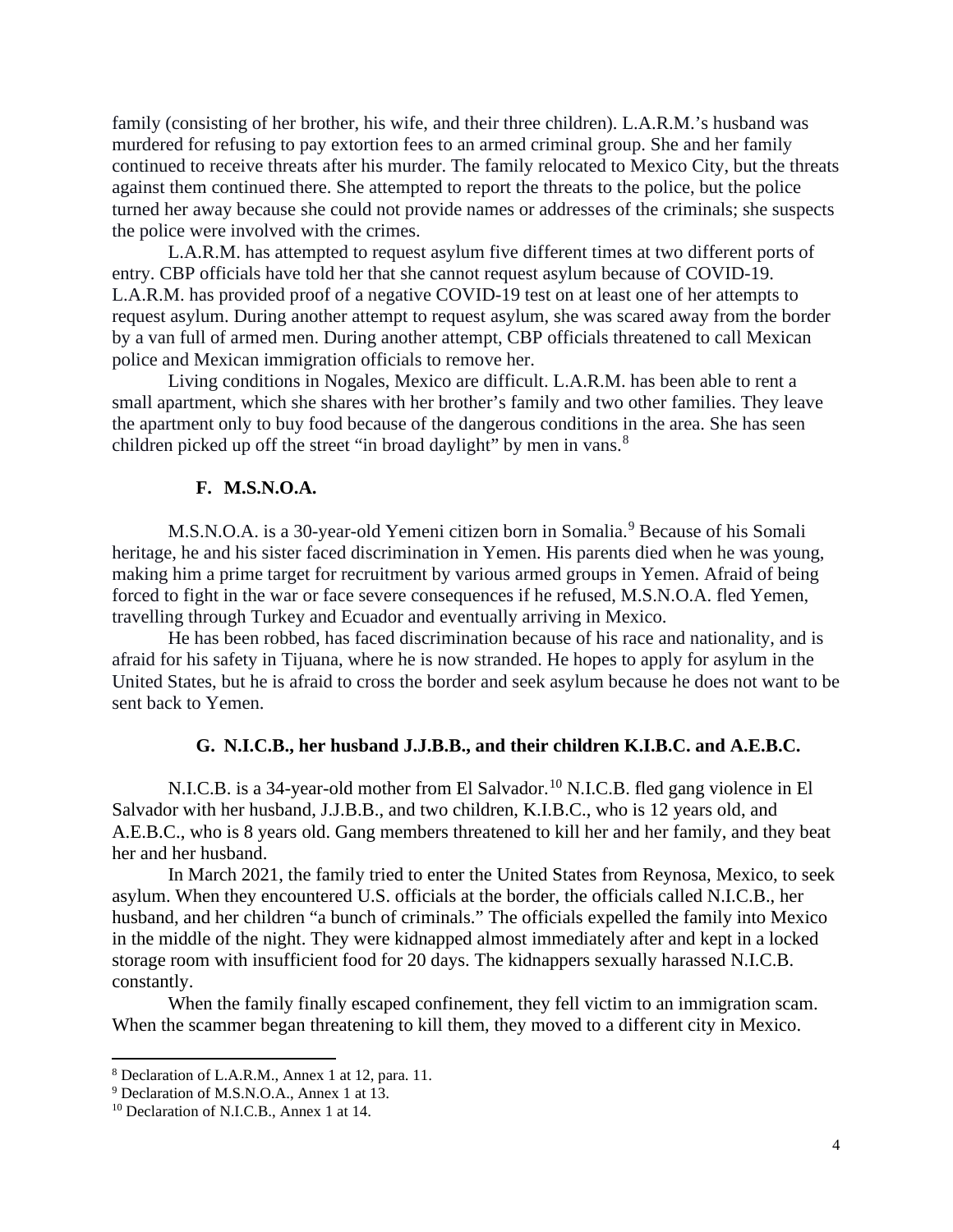However, the gang that threatened to kill them in El Salvador also operates in the Mexican city where they are now stranded, leaving them in constant danger. Whenever they leave the apartment where they are staying, people on the street recognize them as migrants and yell at them.

N.I.C.B. has developed health problems as a result of the trauma she has experienced, a direct consequence of the refusal of the United States to allow her to apply for asylum with her family.

## **H. N.M.M.M., her son C.A.M.M., and her daughter D.L.M.M.**

<span id="page-7-0"></span>N.M.M.M. is a 35-year-old mother from Guatemala.<sup>[11](#page-7-2)</sup> She fled Guatemala with her 11year-old son, C.A.M.M. and four-year-old daughter, D.L.M.M., due to threats made against her family by organized criminal gangs.

N.M.M.M. has been the victim of crime in Mexico as well. Three men broke into the home where she was staying and assaulted her. Her son was the victim of an attempted kidnapping.

N.M.M.M. first asked for asylum in June 2021, but was turned away. She participated in an organized protest calling for access to asylum, and U.S. officials treated her like "trash" and ignored her and the other families' pleas.<sup>[12](#page-7-3)</sup> N.M.M.M. most recently asked for asylum on September 26, 2021, but was told by a U.S. border official that, because of COVID-19, she could not enter the country. N.M.M.M. showed the border official proof of her negative COVID-19 test, but he paid no attention to it.

### **I. O.P.F. and his partner J.A.**

<span id="page-7-1"></span>O.P.F. is a 35-year-old man from Haiti.<sup>[13](#page-7-4)</sup> O.P.F. fled Haiti, followed later by his partner, J.A., to avoid gang members who robbed, extorted, and threatened to kill them. O.P.F. and J.A. tried to settle in Chile, where they thought they would be safer, but they experienced discrimination on the basis of their race and nationality. O.P.F.'s father is a U.S. citizen living in Florida. The couple decided to attempt to seek asylum in the United States.

On the journey to the border, a group of armed men robbed O.P.F. and J.A., murdered one of the men in their group, and raped many of the women in their group. When the couple arrived in Mexico, Mexican immigration officials detained them for several days and told them they were not welcome in Mexico. As they traveled toward the U.S. border, Mexican police officers robbed and extorted them, a type of assault that Black asylum seekers are particularly likely to encounter because of the rampant discrimination against Black refugees in Mexico. When they reached Matamoros, they learned that the United States was expelling asylum seekers. They are afraid that if they present themselves at the border, U.S. officials will expel them to Haiti without the opportunity to express their fear of return and apply for asylum. They are also afraid to go outside in Matamoros because of the racism they experience there. O.P.F. worries that they may be forced to live on the street soon.

J.A. has had two miscarriages, experiences chronic stomach pain, and suffers kidney problems. A doctor in Matamoros has told her that she needs a serious operation for her kidneys,

<span id="page-7-2"></span><sup>&</sup>lt;sup>11</sup> Declaration of N.M.M.M., Annex 1 at 16.

<span id="page-7-3"></span><sup>&</sup>lt;sup>12</sup> Declaration of N.M.M.M., Annex 1 at 16, para. 7.

<span id="page-7-4"></span><sup>&</sup>lt;sup>13</sup> Declaration of O.P.F., Annex 1 at 18.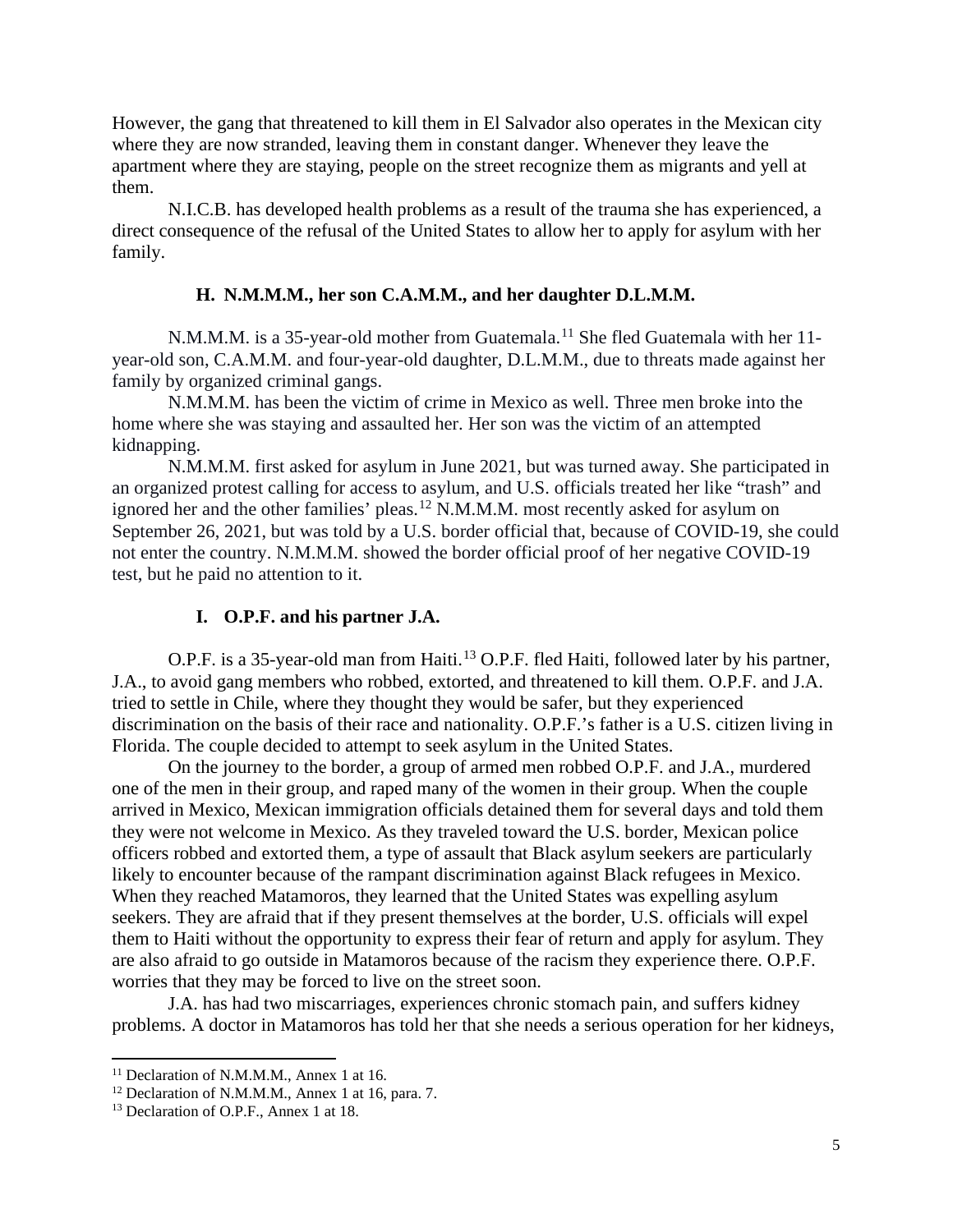but no one in Matamoros can perform the procedure, and the couple do not have the means to travel and pay for the procedure elsewhere.

O.P.F. and J.A. are in constant danger in Mexico because they are unable to seek asylum in the United States.

## **J. S.O. and his wife G.I.E.**

<span id="page-8-0"></span>S.O. is a 39-year-old man from Nigeria.<sup>[14](#page-8-2)</sup> He fled Nigeria after several family members, including his father, were killed on account of their Christian faith. S.O.'s uncle refused to allow S.O. to inherit his deceased father's land. S.O. was attacked by armed men, who he believes were sent by his uncle to kill him.

S.O. fled to Ecuador and journeyed through Colombia and Central America to Mexico. En route, he suffered severe illness and was threatened by guerrillas. In Mexico, S.O. has faced discrimination. He has been unable to find work, which he believes is based on his race and nationality. He was denied the ability to accompany his wife to the hospital when she delivered their baby; he believes this denial was on account of their race. The baby died during the delivery, and S.O. believes the death was due to poor care the baby and his wife received on account of discrimination. S.O. also has been stalked in Mexico, but he was unable to obtain police protection due to discrimination.

S.O.'s wife is pregnant again, and he is fearful that more harm will befall them if they continue to be forced to remain in Mexico.

### **K. S.S.A. and her partner J.I.A.V.**

<span id="page-8-1"></span>S.S.A. is a 38-year-old woman from Honduras. [15](#page-8-3) She and her partner, J.I.A.V., faced years of discrimination in Honduras because they are lesbian. After two police officers sexually assaulted them, S.S.A. and J.I.A.V. fled to Tapachula, Mexico. In Tapachula, they had to sleep in a park and were raped by police officers. J.I.A.V. found a job, but her employer's son attacked her, calling her offensive names because of her sexual orientation and severely injuring her spine, pelvis, and hand.

J.I.A.V. needed surgery to treat her pelvis and her spine, but the couple had money sufficient only for J.I.A.V.'s pelvis surgery. To date, she has not had the necessary surgery for her spine. While J.I.A.V. was still in the hospital, a social worker tried to hurt her and force her to perform oral sex on him. The couple tried to report the incident to the police, but the police refused to provide a copy of the report. After this incident, the couple began receiving threatening messages.

S.S.A. and J.I.A.V. were afraid to stay in Tapachula, so they traveled to Ciudad Acuña and requested humanitarian parole in the United States.<sup>[16](#page-8-4)</sup> Their application was denied. They tried to enter the United States to seek asylum in September 2021. Even after they expressed their fears to U.S. immigration officials, they were expelled to Honduras. The couple

<span id="page-8-2"></span><sup>&</sup>lt;sup>14</sup> Declaration of S.O., Annex 1 at 21.

<span id="page-8-3"></span><sup>&</sup>lt;sup>15</sup> Declaration of S.S.A., Annex 1 at 24.

<span id="page-8-4"></span><sup>&</sup>lt;sup>16</sup> While the United States government has a process to review requests for humanitarian parole pursuant to Section  $212(d)(5)(A)$  of the Immigration and Nationality Act, these requests are not part of or required for admission to the regular U.S. asylum process, are generally accessible only to individuals represented by an attorney, and are ignored or denied in the vast majority of cases without explanation.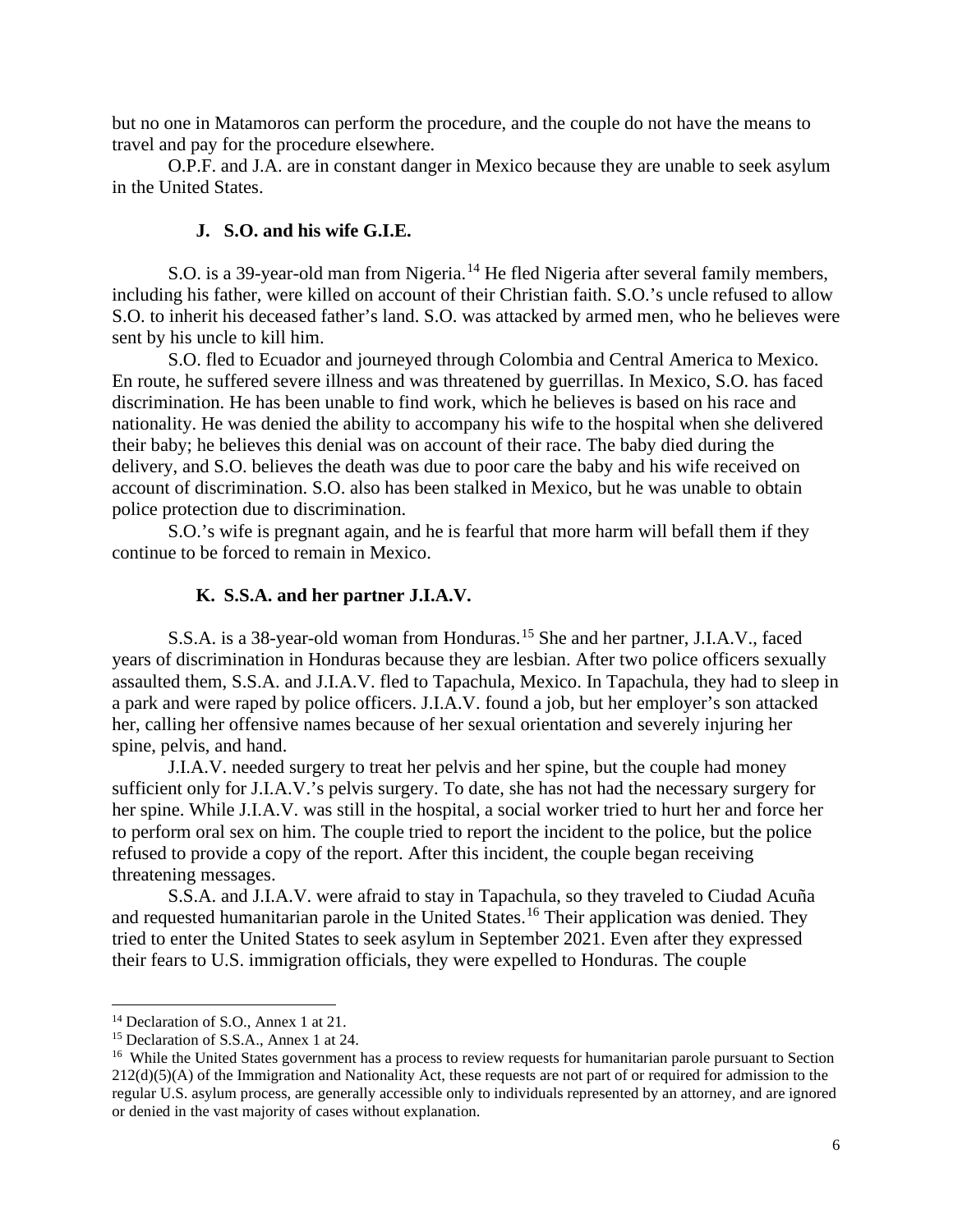immediately fled Honduras to escape the grave danger they face there. They are once again stranded in Tapachula and are afraid of what may happen to them there.

### **L. T.B.C. and her partner S.A.F.**

<span id="page-9-0"></span>T.B.C. is a 22-year-old woman from Jamaica.<sup>[17](#page-9-2)</sup> She is Black and lesbian. She fled Jamaica with her partner, S.A.F., who is a 23-year-old Black woman from Jamaica. In Jamaica, T.B.C. and S.A.F. both experienced threats and violence on account of their sexual orientation. For example, S.A.F. had to leave home after being attacked by a relative. The couple struggled to find housing due to homophobic discrimination and were consistently targeted and threatened when they were in public. Fearing for their lives, they left Jamaica, hoping to seek asylum in the United States. However, they have been stranded in Tijuana, Mexico, since arriving there in late August 2021. They are afraid to present themselves at the U.S. border because of the reports about asylum seekers being sent back to their home countries by the United States. At the moment, both women are living in a state of limbo in Mexico. They fear to leave the shelter where they are staying because of harassment motivated by the couple's race, nationality, and sexual orientation, and they are deterred from going to the Mexican police due to reports of officers assaulting LGBTQ migrants and deporting asylum seekers.

T.B.C. and S.A.F. face a risk of irreparable harm in Mexico and in Jamaica were they to be expelled there. The direct cause of their precarious situation is the United States' policy of Title 42 expulsions.

### <span id="page-9-1"></span>**IV. BACKGROUND: UNITED STATES' LEGAL FRAMEWORK AND IMPLEMENTATION OF TITLE 42 EXPULSIONS**

In March 2020, the U.S. government announced that it would begin using a novel interpretation of a U.S. public health law, section 265 of the Public Health Service Act (codified at 42 U.S.C. § 265), to expel asylum seekers from the United States. In an expedited rule published on March 24, 2020, the Centers for Disease Control and Prevention (CDC) claimed authority to "suspend the introduction of persons from designated countries or places, if required, in the interest of public health."[18](#page-9-3) Two days later, the Director of the CDC issued an order implementing the a rule directing U.S. officials at the northern and southern borders of the United States to expel asylum seekers to the country from which they arrived in the United States, or to their home country.<sup>[19](#page-9-4)</sup> These expulsions are carried out without access to the U.S. asylum system or the fear screenings that are conducted as part of the statutory expedited removal process.

Immediately after issuance of the rule, U.S. Customs and Border Protection (CBP), an agency within the U.S. Department of Homeland Security (DHS), began to carry out expulsions under Title 42. In a memo containing the operational details of the program, CBP officers are directed to apply the Title 42 expulsion policy against people whom they believe to be entering

<span id="page-9-2"></span><sup>&</sup>lt;sup>17</sup> Declaration of T.B.C., Annex 1 at 26.

<span id="page-9-3"></span><sup>&</sup>lt;sup>18</sup> Department of Health and Human Services, Control of Communicable Diseases; Foreign Quarantine: Suspension of Introduction of Persons into United States from Designated Foreign Countries or Places for Public Health Purposes, 85 Fed. Reg. 16559 (Mar. 24, 2020); *see also* 42 U.S.C. § 265.

<span id="page-9-4"></span><sup>&</sup>lt;sup>19</sup> Centers for Disease Control and Prevention, Notice of Order Under Sections 362 and 365 of the Public Health Service Act Suspending Introduction of Certain Persons from Countries Where a Communicable Disease Exists, 85 Fed. Reg. 17060 (Mar. 26, 2020).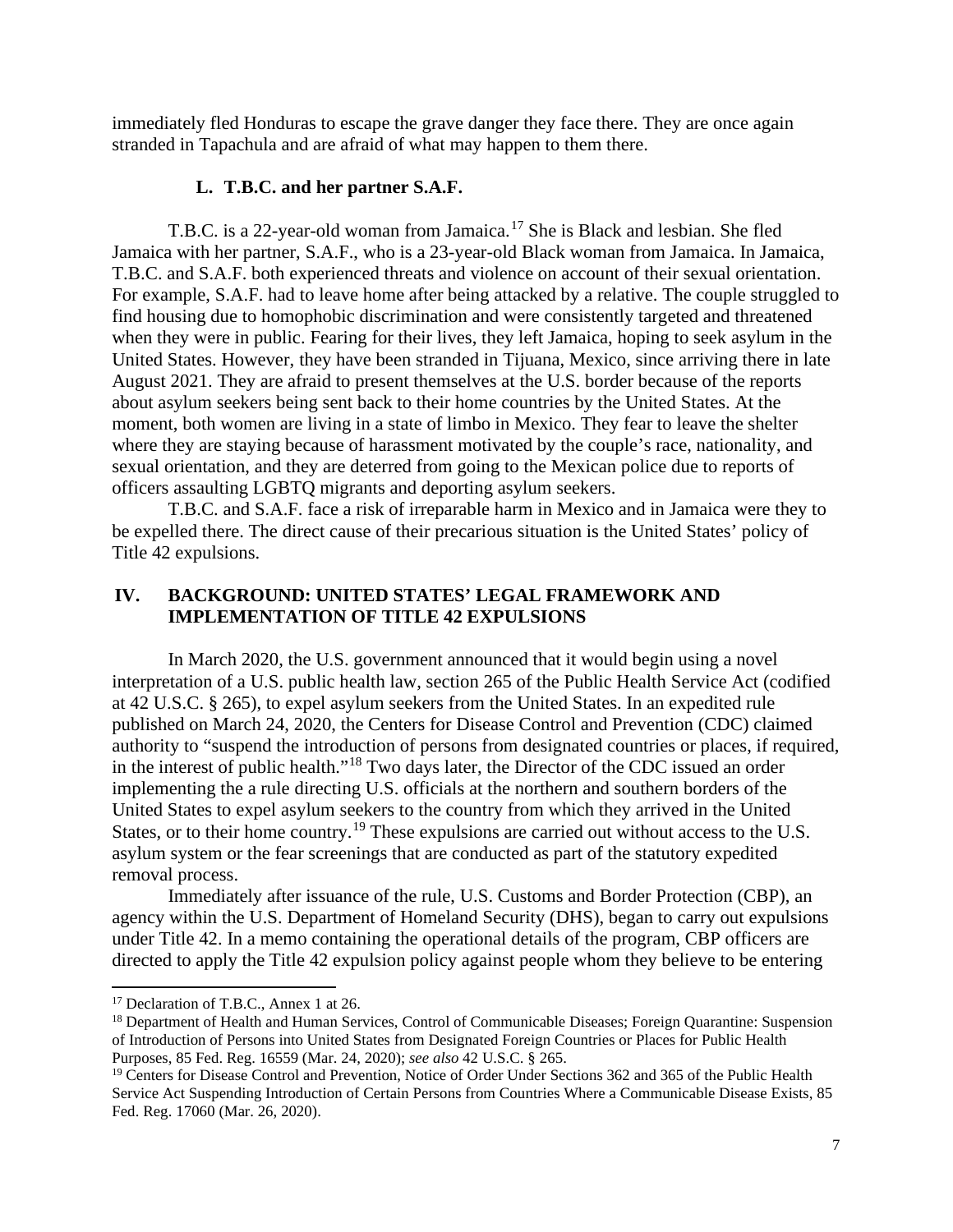the country without documentation.<sup>[20](#page-10-0)</sup> At the same time, U.S. citizens and certain noncitizens were, and continue to be, permitted to enter the United States at U.S. ports of entry on the southern U.S. border.<sup>[21](#page-10-1)</sup> This prohibition on people without documentation—a focus without public health rationale—betrays the policy's true intent: *to prevent people from exercising their right to seek asylum in the United States*. The memorandum details only limited exceptions to the expulsion policy: asylum seekers can escape expulsion only by making an "affirmative, spontaneous, and reasonably believable" claim of torture in the country they would be expelled to and receiving a positive determination after screening by an asylum officer.<sup>[22](#page-10-2)</sup>

The previous U.S. administration reaffirmed the Title 42 policy in October 2020 with an order that was "substantially the same" as the original order.<sup>[23](#page-10-3)</sup> When the current administration took office, *it did not rescind the policy*. Rather, it doubled down by issuing a new CDC order in August 2021 that explicitly endorsed and continued the policy.<sup>[24](#page-10-4)</sup> That order was extended again in October 2021 for an additional 60 days.<sup>[25](#page-10-5)</sup>

Despite court challenges, the Title 42 expulsion policy remains in effect today. Asylum seekers expelled under the COVID-19 pretext have filed a series of lawsuits against the U.S. government, challenging its violation of domestic and international obligations to respect the right to asylum and *non-refoulement.* A class of unaccompanied child refugees first sued the Trump administration in *P.J.E.S. v. Wolf*, leading a federal court to enjoin DHS from expelling children who sought asylum without their parents. The court opined that U.S. law likely did not authorize expulsions and that COVID-19 was an insufficient basis to violate long-standing refugee and humanitarian protections.<sup>[26](#page-10-6)</sup> While a court of appeals later stayed this injunction, the incoming Biden administration created an exception to the Title 42 policy to allow unaccompanied children to apply for asylum,<sup>[27](#page-10-7)</sup> which was formalized in July 2021.

Refugee families sued shortly thereafter in *Huisha-Huisha v. Mayorkas*, [28](#page-10-8) pressing the U.S. government to allow nuclear families to apply for asylum. While the case paused for negotiations, DHS agreed to create a process that enabled non-governmental organizations

<span id="page-10-7"></span>Noncitizen Children," (Jul. 16, 2021), https://www.cdc.gov/media/releases/2021/s0716-title-42-order.html

<span id="page-10-0"></span><sup>20</sup> COVID-19 Capio memo at 1, https://www.documentcloud.org/documents/6824221-COVID-19-CAPIO.html. <sup>21</sup> *Id.*

<span id="page-10-2"></span><span id="page-10-1"></span><sup>&</sup>lt;sup>22</sup> *Id.* at 4. As of April 2021, out of over 630,000 expulsions, only 0.3 percent of individuals expelled under Title 42 managed to trigger a torture screening, and only 143 received a positive determination according to government data reviewed by CBS News. Camilo Montoya-Galvez, "Under Trump-era border rule that Biden has kept, few asylumseekers can seek U.S. refuge," *CBS News* (April 14, 2021), [https://www.cbsnews.com/news/refugee-asylum](https://www.cbsnews.com/news/refugee-asylum-seekers-immigration-limit-trump-biden/)[seekers-immigration-limit-trump-biden/.](https://www.cbsnews.com/news/refugee-asylum-seekers-immigration-limit-trump-biden/) As a matter of policy, the Biden administration has also exempted unaccompanied minors from expulsion under Title 42. *See* Centers for Disease Control and Prevention, Public Health Determination Regarding an Exception for Unaccompanied Noncitizen Children from Order Suspending the Right to Introduce Certain Persons from Countries Where a Quarantinable Communicable Disease Exists, 86 Fed. Reg. 38717 (July 22, 2021).

<span id="page-10-3"></span><sup>&</sup>lt;sup>23</sup> Centers for Disease Control and Prevention, Order Suspending the Rights to Introduce Certain Persons from Countries Where a Quarantinable Communicable Disease Exists, 85 Fed. Reg. 65807 (Oct. 16, 2020).

<span id="page-10-4"></span><sup>&</sup>lt;sup>24</sup> Centers for Disease Control and Prevention, Public Health Reassessment and Order Suspending the Right to Introduce Certain Persons from Countries Where a Quarantinable Communicable Disease Exists, 86 Fed. Reg. 42828 (Aug. 5, 2021).

<span id="page-10-5"></span><sup>&</sup>lt;sup>25</sup> Centers for Disease Control and Prevention, "CDC Completes Sixty-Day Assessment of Order under 42 U.S.C. 265" (Oct. 2, 2021), https://www.cdc.gov/media/releases/2021/s1002-sixty-day-assessment-order.html.

<span id="page-10-6"></span><sup>26</sup> *PJES v. Wolf, et. al.*, No. 1:20-cv02245, Document 80 (D.D.C. Nov. 18, 2020), available at

https://www.acludc.org/sites/default/files/field\_documents/080\_pjes\_opinion\_granting\_class\_and\_pi.pdf. <sup>27</sup> Centers for Disease Control and Prevention, "Title 42 Order Reassessment and Exception for Unaccompanied

<span id="page-10-8"></span><sup>28</sup> *Huisha-Huisha v. Mayorkas,* No. 1:21-cv-00100, Complaint (D.D.C. Jan. 12, 2021), available at https://www.acludc.org/sites/default/files/field\_documents/huisha.01.complaint.pdf.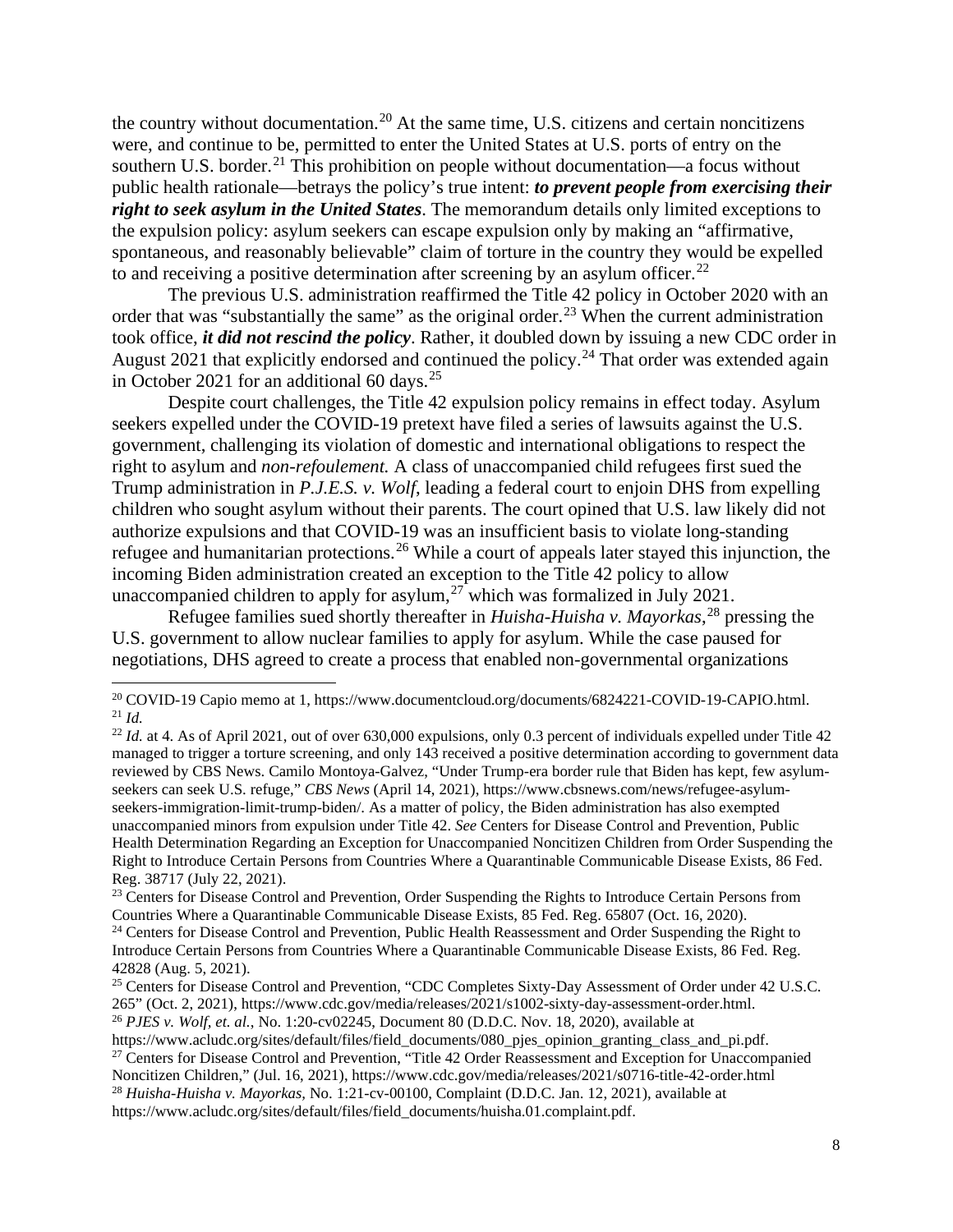operating along the border to identify a certain number of vulnerable refugee families – such as those families in need of emergency medical care, actively hunted by gangs, or facing heightened risk of persecution while awaiting entry – and help them to apply for 'exemptions' to the Title 42 expulsion policy. When negotiations broke down between the asylum seekers and DHS in Huisha-Huisha in August 2021, DHS ended these humanitarian exemptions.<sup>[29](#page-11-0)</sup> The federal court presiding over the *Huisha-Huisha* challenge issued an injunction blocking the U.S. government from expelling refugee families, but the U.S. government appealed this decision. The court's order halting the program was stayed by a court of appeals pending further litigation.<sup>[30](#page-11-1)</sup> **The Title** *42 expulsion policy remains in effect today*, blocking and expelling asylum-seeking families and single adults attempting to request protection at the U.S.-Mexico border.

The continued implementation of Title 42 irreparably harms asylum seekers who, as a result of the policy, are unable to seek protection in the United States. Since February 2021, the current U.S. administration has used Title 42 more than 700,000 times at the U.S. southern border to expel migrants and asylum seekers.<sup>[31](#page-11-2)</sup> The majority were expelled to Mexico, and many were then transported to southern Mexico, resulting in their forced return to the home countries from which they had fled.

The U.S. government also carries out expulsions under Title 42 to other countries. Over the course of two weeks in late September and early October 2021, DHS summarily expelled to Haiti nearly 7,000 Haitians<sup>[32](#page-11-3)</sup> who had crossed the U.S.-Mexico border near Del Rio, Texas. These expulsions were carried out despite ongoing political strife and worsening humanitarian conditions in Haiti—a dire situation that the U.S. government has repeatedly acknowledged in its findings and reports on the country.<sup>[33](#page-11-4)</sup> In September 2021, DHS also expelled over  $6,000$ migrants and asylum seekers under Title 42 to Guatemala.<sup>[34](#page-11-5)</sup>

At the same time the U.S. government uses Title 42 to expel asylum seekers without access to the U.S. asylum system, each month CBP processes millions of travelers who are not asylum seekers<sup>[35](#page-11-6)</sup> into the United States at ports of entry on the U.S.-Mexico border.  $36$  This discriminatory treatment, which has no basis as a public health measure, makes clear that Title

<span id="page-11-0"></span><sup>29</sup> *See* René Kladzyk, "Vulnerable migrants will no longer be exempt from rapid expulsion at the border," *El Paso Matters* (Sep. 7, 2021), [https://elpasomatters.org/2021/09/07/vulnerable-migrants-will-no-longer-be-exempt-from](https://elpasomatters.org/2021/09/07/vulnerable-migrants-will-no-longer-be-exempt-from-rapid-expulsion-at-the-border/)[rapid-expulsion-at-the-border/.](https://elpasomatters.org/2021/09/07/vulnerable-migrants-will-no-longer-be-exempt-from-rapid-expulsion-at-the-border/)

<span id="page-11-1"></span><sup>30</sup> *Huisha-Huisha v. Mayorkas*, 21-5200, Order (D.C. Cir., Sep. 30, 2021),

[https://www.cadc.uscourts.gov/internet/orders.nsf/21AD2B183966A4D3852587600076F178/\\$file/21-](https://www.cadc.uscourts.gov/internet/orders.nsf/21AD2B183966A4D3852587600076F178/$file/21-5200LDSN2.pdf) [5200LDSN2.pdf.](https://www.cadc.uscourts.gov/internet/orders.nsf/21AD2B183966A4D3852587600076F178/$file/21-5200LDSN2.pdf) 31 *See* U.S. Customs and Border Protection, "Nationwide Encounters,"

<span id="page-11-2"></span>

https://www.cbp.gov/newsroom/stats/nationwide-encounters (last visited Oct. 3, 2021).

<span id="page-11-3"></span><sup>32</sup> Camilo Montoya-Galvez (@camiloreports), Twitter (Oct. 3, 2021, 4:04 PM),

https://twitter.com/camiloreports/status/1444755180717846530.

<span id="page-11-4"></span><sup>&</sup>lt;sup>33</sup> U.S. Department of Homeland Security, "Designation of Haiti for Temporary Protected Status" (Aug. 3, 2021), https://www.federalregister.gov/documents/2021/08/03/2021-16481/designation-of-haiti-for-temporary-protectedstatus; United States Department of State, 2020 Country Reports on Human Rights Practices: Haiti (Mar. 30, 2021), https://www.state.gov/reports/2020-country-reports-on-human-rights-practices/haiti/.<br><sup>34</sup> Conferencia de Prensa: Acuerdos en relación con el retorno de personas migrantes (Sep. 13, 2021),<br>https://www.facebook.com/watch/liv

<span id="page-11-5"></span>

<span id="page-11-6"></span><sup>&</sup>lt;sup>35</sup> United States Mission to Mexico, "Travel Restrictions – Fact Sheet" (June 21, 2021),

<https://mx.usembassy.gov/travel-restrictions-fact-sheet/> (last visited Oct. 4, 2021).

<span id="page-11-7"></span><sup>36</sup> *See, e.g.*, Bureau of Transportation Statistics, Border Crossing Dat[a https://www.bts.gov/browse-statistical](https://www.bts.gov/browse-statistical-products-and-data/border-crossing-data/border-crossingentry-data)[products-and-data/border-crossing-data/border-crossingentry-data](https://www.bts.gov/browse-statistical-products-and-data/border-crossing-data/border-crossingentry-data) (CBP processed more than 10 million pedestrians and passengers in June 2021 at southern border ports of entry) (last visited Oct. 4, 2021).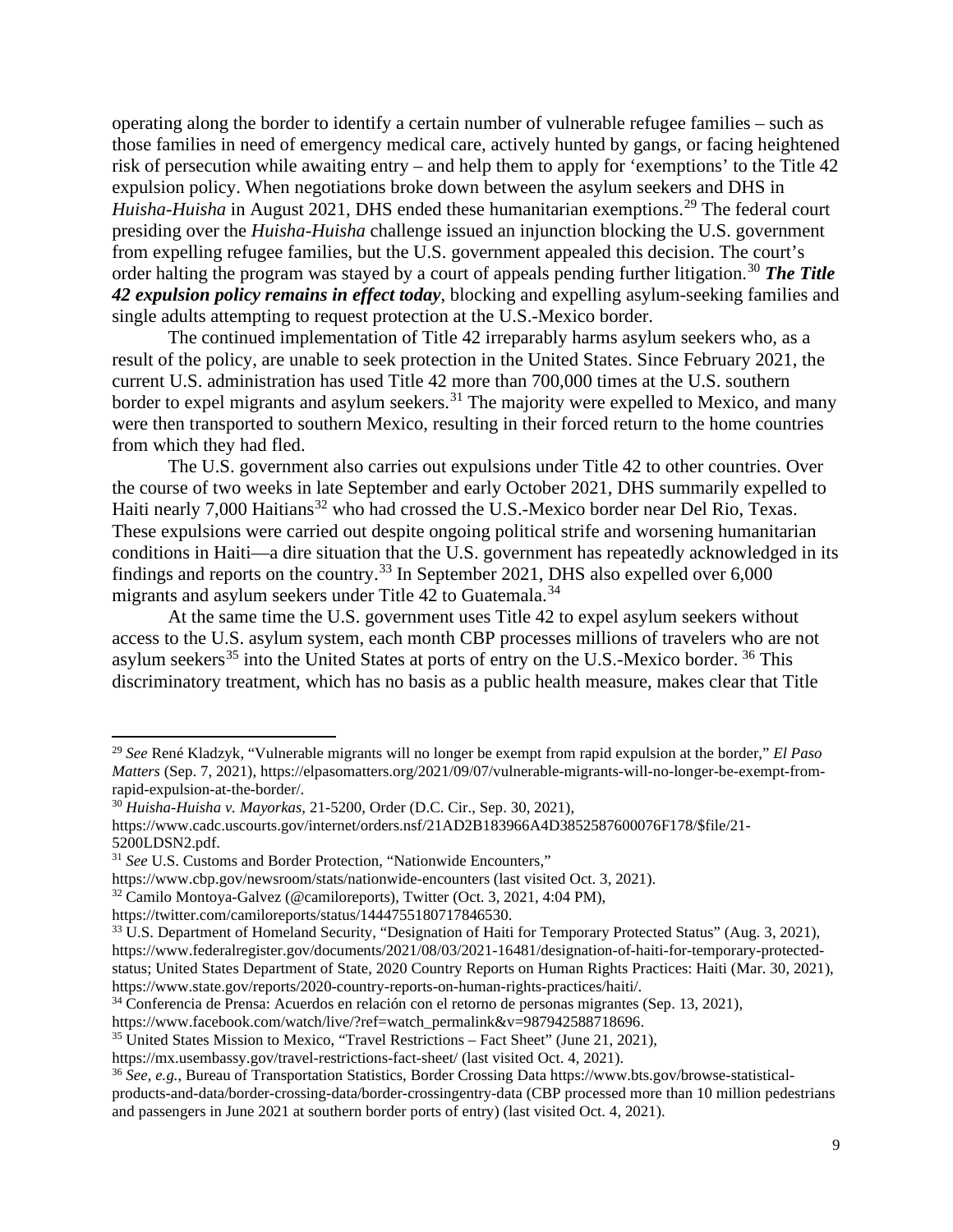42 is intended to target, block and return to danger asylum seekers seeking protection in the United States.

### <span id="page-12-0"></span>**V. THE COMMISSION IS FULLY AUTHORIZED TO HEAR THIS REQUEST AND ISSUE THE PRECAUTIONARY MEASURES SOUGHT HEREIN**

### **A. The Commission's Authority to Issue Precautionary Measures**

<span id="page-12-1"></span>The United States places asylum seekers in "serious and urgent situations presenting a risk of irreparable harm"[37](#page-12-2) and contravenes its obligations under the Organization of American States (OAS) Charter and the American Declaration of the Rights and Duties of Man ("American Declaration") when it expels asylum seekers pursuant to Title 42.<sup>[38](#page-12-3)</sup> The Commission has the authority to issue precautionary measures when a member state engages in such violations pursuant to Article 106 of the OAS Charter, Article 41(b) of the American Convention on Human Rights, and Article 18(b) of the Commission's Statute. Specifically, Article 25 of the Commission's Rules of Procedure empowers the Commission to request precautionary measures in "serious and urgent situations presenting a risk of irreparable harm."

The situation of danger created by Title 42 is serious and urgent. The current U.S. administration has carried out hundreds of thousands of Title 42 expulsions since January 2021. As evidenced by the dangerous situations summarized in the Proposed Beneficiaries declarations, [39](#page-12-4) these expulsions violate the prohibition on *refoulement* and put asylum seekers at risk of persecution in the countries they have fled.<sup>[40](#page-12-5)</sup> They also expose non-Mexican asylum seekers to additional well-documented and pervasive violence in Mexico. This violence is a foreseeable result of expulsion. The expulsions carried out by CBP officials also are intrinsically violent, as recent pushbacks and expulsions of Haitian families and individuals have demonstrated.[41](#page-12-6) The United States also perpetuates family separation—and all of the irreparable harms attendant to family separation—through the implementation of Title [42](#page-12-7).<sup>42</sup>

There is more than a "reasonable probability" that asylum seekers—including those who have already been expelled, those who fear requesting asylum, and those who would be expelled in the future—will continue to suffer these harms as a result of expulsions by the United States carried out pursuant to Title 42.<sup>[43](#page-12-8)</sup> Proposed Beneficiaries and similarly situated beneficiaries are unable to wait for the outcomes of policy advocacy with the U.S. government or further litigation

<span id="page-12-2"></span><sup>37</sup> Inter-Am. Comm'n H.R., Rules of Procedure, Art. 25.

<span id="page-12-3"></span><sup>&</sup>lt;sup>38</sup> These obligations include protection of the following rights guaranteed by the American Declaration on the Rights and Duties of Man: Articles I (right to life and personal security), V (right to family life), VII (right of children to protection), XXVI (right to due process of law), and XXVII (right to seek asylum).

<span id="page-12-4"></span><sup>39</sup> *See generally* Annex 1.

<span id="page-12-5"></span><sup>&</sup>lt;sup>40</sup> The *non-refoulement* obligation, which prohibits the return of migrants to any country where they would be threatened with persecution, torture, or other serious human rights violations, stems from two international agreements ratified by the United States: the 1967 Protocol Relating to the Status of Refugees (which incorporates the *non-refoulement* obligations of the 1951 Convention Relating to the Status of Refugees) and the Convention Against Torture and Other Cruel, Inhuman or Degrading Treatment or Punishment. It also can be derived from obligations in the American Declaration and is found in the American Convention on Human Rights.

<span id="page-12-6"></span><sup>41</sup> [Eileen Sullivan](https://www.nytimes.com/by/eileen-sullivan) & [Zolan Kanno-Youngs,](https://www.nytimes.com/by/zolan-kanno-youngs) "Images of Border Patrol's Treatment of Haitian Migrants Prompt Outrage," *N.Y. Times* (Sep. 21, 2021), https://www.nytimes.com/2021/09/21/us/politics/haitians-border-patrolphotos.html.

<span id="page-12-7"></span><sup>&</sup>lt;sup>42</sup> See Declaration of Charlene D'Cruz, Esq., Annex 1 at 28.

<span id="page-12-8"></span><sup>43</sup> *Annual Report*, 2011, Inter-Am. Comm'n H.R., OEA/Ser.L/V/II. Doc. 69 (2011), at 73, para. 19.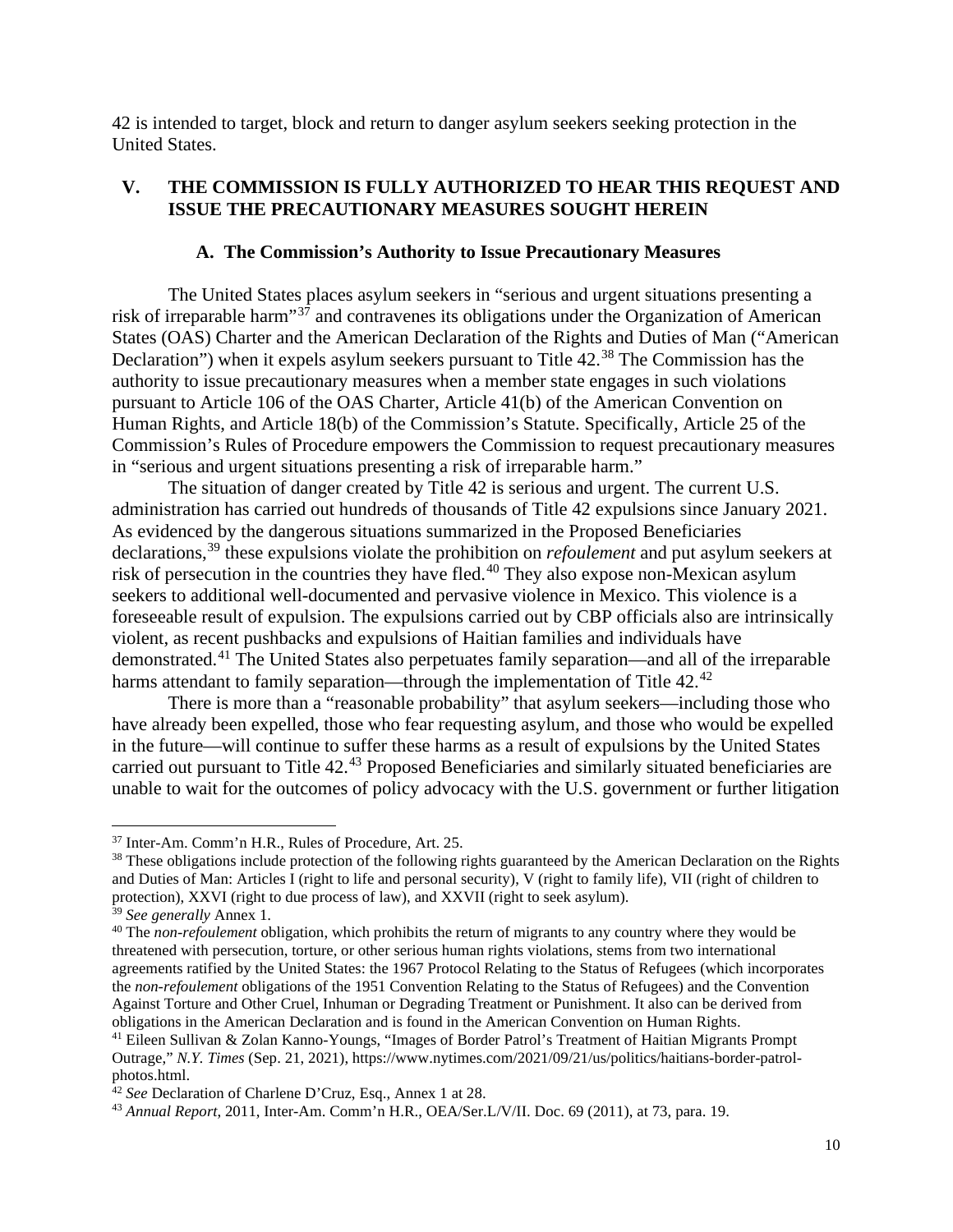in U.S. courts. In a request for precautionary measures such as this, there is no obligation for the Proposed Beneficiaries to fully exhaust local remedies before turning to the Commission. Rather, the Commission is empowered to act to prevent the United States' Title 42 policy from wreaking further irreparable harm.

## **B. Requested Precautionary Measures Are Consistent with Previously Granted Precautionary Measures**

<span id="page-13-0"></span>The class of Proposed Beneficiaries includes 31 individuals, identified above, and similarly situated persons that the United States has subjected to expulsion under Title 42,<sup>[44](#page-13-1)</sup> as well as asylum seekers who will be expelled pursuant to Title 42 and/or are not approaching U.S. ports of entry on the U.S.-Mexico border to request protection for fear of expulsion. Precautionary measures previously issued by the Commission suggest that this class is well defined. The Commission previously has issued precautionary measures to protect groups of people even when every member of the group cannot be named, and when the class of Proposed Beneficiaries is large, as in cases involving indigenous groups, internally displaced persons, and immigrant children affected by the United States' "Zero Tolerance" policy.<sup>[45](#page-13-2)</sup> Further, when dealing with large groups of beneficiaries, the Commission has issued precautionary measures both when the group's rights are violated by state agents<sup>[46](#page-13-3)</sup> and when the state has failed to protect beneficiaries from non-state third parties.<sup>[47](#page-13-4)</sup>

In this instance, the number of times the U.S. government has expelled asylum seekers pursuant to Title 42—over one million times since the implementation of the program in 2020,  $\alpha$  according to the United States' own statistics<sup>[48](#page-13-5)</sup>—is indicative of the scale of the harm resulting from Title 42 and the urgency of the situation. Accordingly, the risk of irreparable harm through any one of the violations described below likely affects thousands of people. As noted above, since January 2021, there have already been more than 6,000 reports of kidnappings, rapes, and other violent assaults, including at least one reported murder, against individuals expelled to or blocked in Mexico due to the Title 42 policy.

<span id="page-13-1"></span><sup>44</sup> 42 U.S.C. § 265; Centers for Disease Control and Prevention, Public Health Reassessment and Order Suspending the Right to Introduce Certain Persons from Countries Where a Quarantinable Communicable Disease Exists, 86 Fed. Reg. 42828 (Aug. 5, 2021).

<span id="page-13-2"></span><sup>45</sup> Inter-Am. Comm'n H.R., PM 34/10, Women and girls residing in 22 Camps for internally displaced persons in Port-au-Prince, Haiti; Inter-Am. Comm'n H.R., Resolution 64/18, PM 731/18, Migrant Children Affected by the "Zero Tolerance" Policy Regarding the United States of America; Inter-Am. Comm'n H.R., Resolution 1/21, PM 754/20, Members of the Guajajara and Awá Indigenous Peoples of the Araribóia Indigenous Land, Brazil; Inter-Am. Comm'n H.R., Resolution 35/21, PM 284/18, Tsotsil indigenous families from twelve communities in the municipality of Aldama, Chiapas, Mexico; Inter-Am. Comm'n H.R., Resolution 7/19, PM 181/19, Indigenous Persons of the Pemon Ethnic Group in the San Francisco de Yuruaní or "Kumaracapay" Community and One Other, Venezuela.

<span id="page-13-3"></span><sup>46</sup> Inter-Am. Comm'n H.R., Resolution 7/19, PM 181/19, Indigenous Persons of the Pemon Ethnic Group in the San Francisco de Yuruaní or "Kumaracapay" Community and One Other, Venezuela.

<span id="page-13-4"></span><sup>47</sup> Inter-Am. Comm'n H.R., Resolution 47/19, PM 458/19, Guyraroká Community of the Guarani Kaiowá Indigenous People, Brazil.

<span id="page-13-5"></span><sup>48</sup> U.S. Customs and Border Protection, Nationwide Enforcement Encounters: Title 8 Enforcement Actions and Title 42 Expulsions, https://www.cbp.gov/newsroom/stats/cbp-enforcement-statistics/title-8-and-title-42-statistics; U.S. Customs and Border Protection, FY 2020 Nationwide Enforcement Encounters: Title 8 Enforcement Actions and Title 42 Expulsions, https://www.cbp.gov/newsroom/stats/cbp-enforcement-statistics/title-8-and-title-42-statisticsfy2020.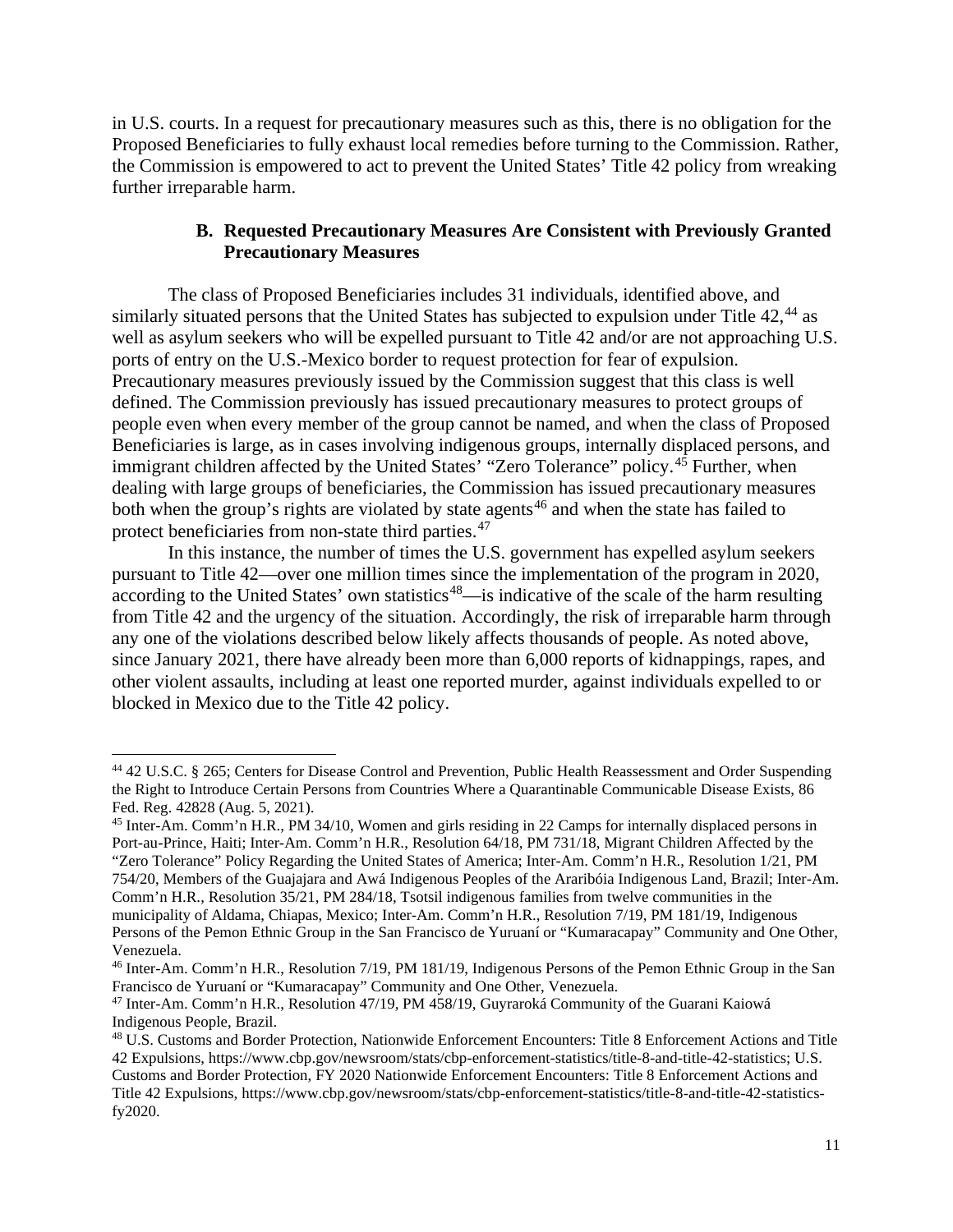The United States is responsible for directly harming asylum seekers through the actions of its own state agents, as well as for placing asylum seekers in harm's way in Mexico and in asylum seekers' countries of origin. These facts raise serious concerns for the inter-American system, as previous decisions by the Commission and Court have noted.<sup>[49](#page-14-1)</sup>

## <span id="page-14-0"></span>**VI. THE UNITED STATES' PRACTICE OF RETURNING ASYLUM SEEKERS TO MEXICO AND OTHER STATES PURSUANT TO TITLE 42 OF THE U.S. CODE CREATES THE RISK OF IMMEDIATE AND IRREPARABLE HARM TO PROPOSED BENEFICIARIES**

The United States exposes Proposed Beneficiaries to serious and urgent risks of irreparable harm and violates its obligations under international law when it expels asylum seekers pursuant to Title 42. The COVID-19 emergency never justified Title 42 in its operation against asylum seekers. As public health experts have repeatedly affirmed,<sup>[50](#page-14-2)</sup> the supposed public health logic of the policy is fundamentally flawed and rests on a discriminatory and xenophobic narrative that immigrants spread disease. *There is no justification for a measure as extraordinarily harmful as Title 42*. [51](#page-14-3) In May 2021, the United Nations High Commissioner for Refugees issued an extraordinary statement urging the United States to "swiftly lift the public health-related asylum restrictions that remain in effect at the border and to restore access to asylum for the people whose lives depend on it, in line with international legal and human rights obligations."[52](#page-14-4) The continuation of Title 42 has led to at least one high-profile resignation in the U.S. Department of State in protest of the cruelty and abuse of international norms,<sup>[53](#page-14-5)</sup> and it has

[https://www.publichealth.columbia.edu/sites/default/files/letter\\_on\\_cdc\\_order\\_1.28.2021.pdf;](https://www.publichealth.columbia.edu/sites/default/files/letter_on_cdc_order_1.28.2021.pdf) Epidemiologists and Public Health Experts Implore Biden Administration to End Title 42 and Restart Asylum, Columbia Mailman School of Public Health (Sep. 1, 2021), [https://www.publichealth.columbia.edu/research/program-forced-migration](https://www.publichealth.columbia.edu/research/program-forced-migration-and-health/press-release-epidemiologists-and-public-health-experts-implore-biden-administration-end-title-42)[and-health/press-release-epidemiologists-and-public-health-experts-implore-biden-administration-end-title-42;](https://www.publichealth.columbia.edu/research/program-forced-migration-and-health/press-release-epidemiologists-and-public-health-experts-implore-biden-administration-end-title-42) CNN, "Fauci: Expelling immigrants 'not the solution' to stopping Covid-19 spread" (Oct. 3, 2021),

https://www.cnn.com/videos/politics/2021/10/03/sotu-fauci-on-covid-immigration-theory.cnn.

<span id="page-14-1"></span><sup>49</sup> *See generally* John Doe v. Canada, Case 12.586, Inter-Am. Comm'n H.R., Report No. 78/11, OEA/Ser.Merits, OEA/Ser.IV/II.141, doc. 29 (2011) (concluding that Canada's "direct-back policy" violated asylum seekers' rights); Nadege Dorzema v. Dominican Republic, Merits, Reparations, and Costs, Judgment, Inter-Am. Ct. H.R. (ser. C) No. 251 (Oct. 24, 2012) (holding that Dominican authorities violated the rights of Haitian migrants when they were collectively expelled).

<span id="page-14-2"></span><sup>&</sup>lt;sup>50</sup> Letter to Secretary of Health and Human Services Alex Azar and CDC Director Robert Redfield from leaders of public health schools, medical schools, hospitals, and other institutions (May 18, 2020),

[https://www.publichealth.columbia.edu/sites/default/files/public\\_health\\_experts\\_letter\\_05.18.2020.pdf;](https://www.publichealth.columbia.edu/sites/default/files/public_health_experts_letter_05.18.2020.pdf) letter to Secretary of Homeland Security Chad Wolf and Attorney General William Barr from leaders of public health schools, medical schools, hospitals, and other institutions (Aug. 6, 2020),

[https://www.publichealth.columbia.edu/sites/default/files/public\\_health\\_experts\\_letter\\_8.6.2020.pdf;](https://www.publichealth.columbia.edu/sites/default/files/public_health_experts_letter_8.6.2020.pdf) letter to Acting Secretary of Health and Human Services Norris Cochran and CDC Director Rochelle Walensky from leaders of public health schools, medical schools, hospitals, and other institutions (Jan. 28, 2021),

<span id="page-14-3"></span><sup>&</sup>lt;sup>51</sup> U.N. High Commissioner for Refugees, UNHCR warns asylum under attack at Europe's borders, urges end to pushbacks and violence against refugees, https://www.unhcr.org/en-us/news/press/2021/1/601121344/unhcr-warnsasylum-under-attack-europes-borders-urges-end-pushbacks-violence.html.

<span id="page-14-4"></span><sup>52</sup> Statement attributable to U.N. High Commissioner for Refugees Filippo Grandi on the need to end US COVID-19 asylum restrictions (May 20, 2021), https://www.unhcr.org/news/press/2021/5/60a687764/statement-attributable-unhigh-commissioner-refugees-filippo-grandi-need.html.

<span id="page-14-5"></span><sup>53</sup> Resignation letter to Secretary of State Anthony Blinken from Daniel Foote (Sep. 22, 2021),

https://www.washingtonpost.com/context/read-resignation-letter-from-u-s-special-envoy-for-haiti-danielfoote/3136ae0e-96e5-448e-9d12-0e0cabfb3c0b/.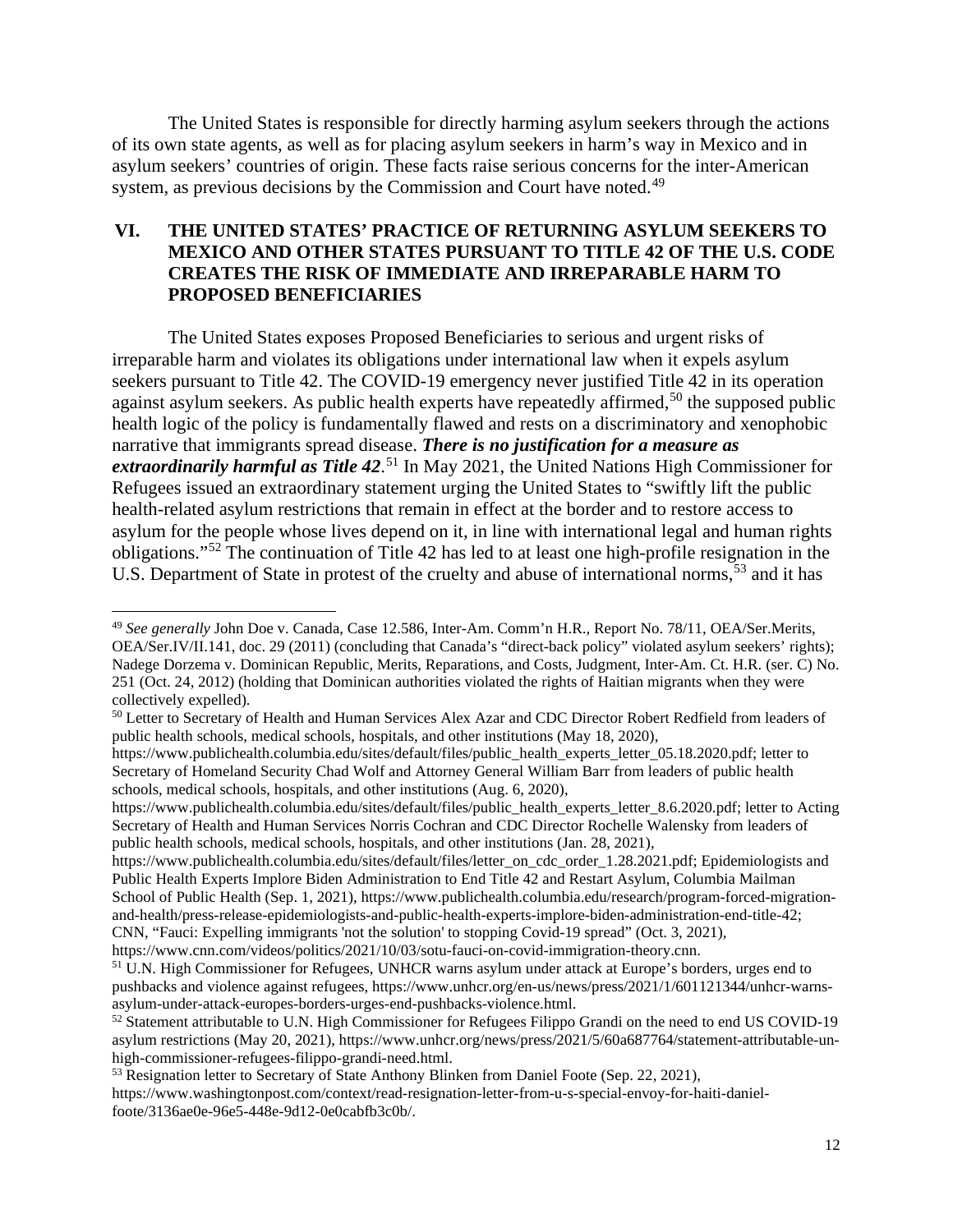<span id="page-15-0"></span>drawn condemnation from another departing State Department lawyer, who called the program "illegal."<sup>[54](#page-15-1)</sup>

### **A. The United States prevents asylum seekers from obtaining protection from persecution and torture**

The Title 42 expulsion policy creates an insurmountable barrier to accessing the U.S. asylum system for most asylum seekers. Anyone who approaches the border without documents can be summarily expelled without asylum procedures. And as detailed in the original CBP implementation memo, CBP officers have the authority to decide whether to subject individual noncitizens to Title 42.<sup>[55](#page-15-2)</sup> If an asylum seeker approaches or crosses the U.S.-Mexico border and a CBP officer determines that the individual does not possess travel documents or is seeking to enter without authorization, the officer can expel the individual pursuant to Title 42 regardless of any attempt to request protection. This practice runs counter to the longstanding practice of the United States and the plain language of U.S. asylum law, which requires that asylum seekers receive, at a minimum, a credible fear screening—the threshold requirement when an asylum seeker expresses a fear of return, even if the asylum seeker does not have valid travel documents or crosses the border without presenting at a port of entry.[56](#page-15-3)

The denial of the right of asylum is serious, urgent, and irreparable. While an asylum seeker expelled pursuant to Title 42 could conceivably be granted a new chance to apply for asylum, in practice the initial denial of the right to seek asylum may lead to irreparable harm. The United States has expelled asylum seekers directly to their countries of origin where they have suffered prior persecution and fear additional harms. Some asylum seekers—such as Proposed Beneficiaries K.R.C. and M.S.N.O.A.—may not even present themselves at the U.S. border out of fear that identifying themselves as an asylum seeker will result in expulsion to their country of persecution.<sup>[57](#page-15-4)</sup> The United States also has expelled asylum seekers directly to southern Mexico in an effort to prevent attempts to seek asylum in the United States again. Asylum seekers often lack the financial resources or physical ability to attempt the dangerous journey again, even were Title 42 to be terminated. For those murdered after expulsion, it is too late.

Accordingly, the continued implementation of Title 42 risks continued irreparable harm to every asylum seeker who the United States expels. While not every asylum seeker at the U.S.- Mexico border will succeed in their requests for protection, the application of Title 42 deprives all asylum seekers of the benefits of due process and fair procedures to adjudicate their claims for asylum, withholding of removal, and/or protection under the Convention against Torture. Such procedures are required by both domestic and international law, and their consistent application to all migrants attempting to claim asylum seeks to ensure that individuals are not returned to a country in which they would face a risk of persecution. As the United Nations High Commission for Refugees has observed, "[t]he summary, mass expulsions of individuals currently under way under the Title 42 authority, without screening for protection needs, is

<span id="page-15-1"></span><sup>54</sup> Memo from Harold Koh (Oct. 2, 2021), https://www.politico.com/f/?id=0000017c-4c4a-dddc-a77e-4ddbf3ae0000.

<span id="page-15-2"></span><sup>55</sup> COVID-19 Capio Memo at 1, https://www.documentcloud.org/documents/6824221-COVID-19-CAPIO.html.

<span id="page-15-3"></span><sup>56</sup> *See* 8 C.F.R. § 208.30; Notice of Proposed Rulemaking, Procedures for Credible Fear Screening and

Consideration of Asylum, Withholding of Removal, and CAT Protection Claims by Asylum Officers, 86 Fed. Reg. 46906 (Aug. 20, 2021).

<span id="page-15-4"></span><sup>57</sup> Declarations of K.R.C. & M.S.N.O.A., Annex 1 at 9 & 13.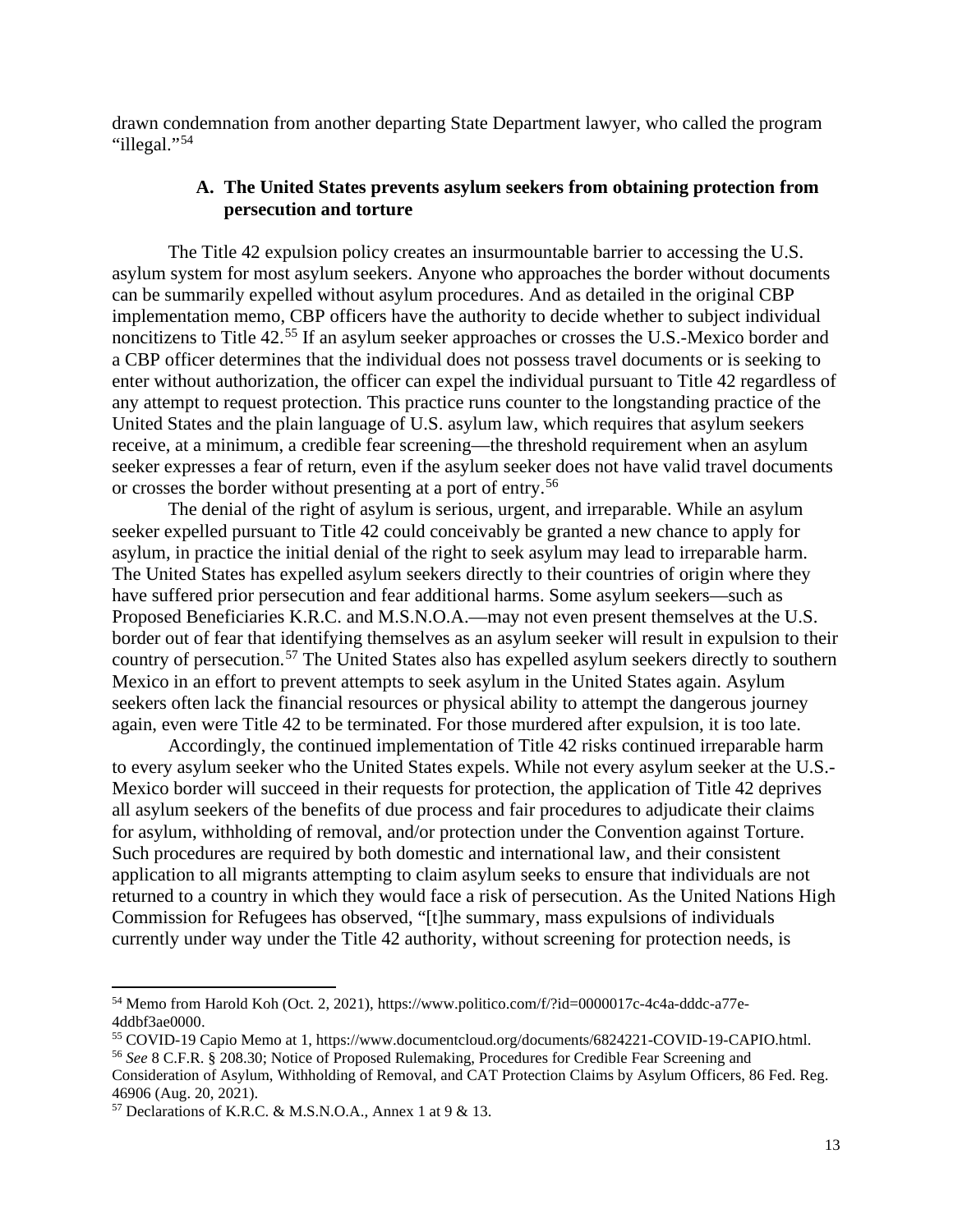inconsistent with international norms and may constitute *refoulement*."[58](#page-16-1) By denying due process protections to individuals and families at the border, the United States risks sending each asylum seeker to a place where they face persecution and violence on account of their race, sexual orientation, or other protected characteristics. The irreparable consequences of denying asylum seekers the chance to present their asylum claims in the United States necessitate that the United States halt implementation of Title 42.

## **B. United States' expulsions** *refoul* **asylum seekers and put them at risk of chain**  *refoulement* **to countries of persecution**

<span id="page-16-0"></span>When the United States expels asylum seekers it exposes them—through direct and chain *refoulement*—to the very persecution that drove them to seek protection at the U.S.-Mexico border. The U.N. Office of the High Commissioner for Human Rights has made clear that forced return policies—which, like the Title 42 expulsion policy, fail to provide a mechanism to assess protection needs—violate the principle of *non-refoulement*. [59](#page-16-2) Moreover, the Commission itself has expressed concern about the risk of *refoulement* in the context of expedited expulsions such as those carried out under Title 42.<sup>[60](#page-16-3)</sup>

In many instances, the United States has expelled asylum seekers directly to the countries they have fled. The vast majority of migrants and asylum seekers expelled under Title 42 have been expelled to Mexico, including Mexican asylum seekers returned to the very country they are attempting to flee. The U.S. government also has used Title 42 to expel migrants and asylum seekers directly to the danger they fled in Brazil, Ecuador, El Salvador, Guatemala, Haiti, Honduras, Nicaragua, and other countries.<sup>[61](#page-16-4)</sup> For example, the U.S. government expelled Proposed Beneficiaries D.M., L.O., and M.Y.M.O. to Haiti, D.G.M.L., J.M.D.M., and T.W.M.L. to Mexico, and S.S.A. and J.I.A.V. to Honduras – the very countries they had fled.<sup>[62](#page-16-5)</sup> The expulsion of thousands of families and individuals to Guatemala and Haiti in September and October 2021,<sup>[63](#page-16-6)</sup> in many cases after they had requested asylum and expressed fear to return to their countries of persecution,<sup>[64](#page-16-7)</sup> are recent examples of this practice. The United States carried out these mass expulsions to Haiti in a haphazard and reckless manner, having expelled foreign-

<span id="page-16-1"></span><sup>58</sup> News Comment by U.N. High Commissioner for Refugees Filippo Grandi on conditions and expulsions at U.S. border (Sep. 21, 2021), [https://www.unhcr.org/en-us/news/press/2021/9/614a27324/news-comment-un-high-](https://www.unhcr.org/en-us/news/press/2021/9/614a27324/news-comment-un-high-commissioner-refugees-filippo-grandi-conditions-expulsions.html)

<span id="page-16-2"></span><sup>&</sup>lt;sup>59</sup> Special Rapporteur on the human rights of migrants, Report on means to address the human rights impact of pushbacks of migrants on land and at sea, A/HRC/47/30 (May 12, 2021).

<span id="page-16-3"></span><sup>&</sup>lt;sup>60</sup> Inter-Am. Comm'n H.R., The IACHR Expresses Concern about the Expulsion of People in a human mobility context from the United States and Mexico and calls on States to Ensure the Effective Protection of Their Rights (Sep. 17, 2021), http://www.oas.org/en/IACHR/jsForm/?File=/en/iachr/media\_center/PReleases/2021/243.asp.

<span id="page-16-4"></span><sup>61</sup> Human Rights First, *Humanitarian Disgrace: US Continues to Illegally Block; Expel Refugees to Danger* (Dec. 2020), [https://www.humanrightsfirst.org/sites/default/files/HumanitarianDisgrace.12.16.2020.pdf;](https://www.humanrightsfirst.org/sites/default/files/HumanitarianDisgrace.12.16.2020.pdf) Kevin Sieff, "She fled detention and torture in Nicaragua for asylum in the United States. The government put her on a plane back home," *Washington Post* (Aug. 28, 2020), [https://www.washingtonpost.com/world/the\\_americas/nicaragua-asylum](https://www.washingtonpost.com/world/the_americas/nicaragua-asylum-us-border/2020/08/27/9aaba414-e561-11ea-970a-64c73a1c2392_story.html)[us-border/2020/08/27/9aaba414-e561-11ea-970a-64c73a1c2392\\_story.html;](https://www.washingtonpost.com/world/the_americas/nicaragua-asylum-us-border/2020/08/27/9aaba414-e561-11ea-970a-64c73a1c2392_story.html) This American Life, "The Walls Close In" (Oct. 23, 2020), https://www.thisamericanlife.org/721/the-walls-close-in.

<span id="page-16-5"></span> $62$  Declarations of D.G.M.L., D.M., & S.S.A, Annex 1 at 2, 4, & 24.

<span id="page-16-6"></span><sup>63</sup> Camilo Montoya-Galvez, "U.S. expels nearly 4,000 Haitians in 9 days as part of deportation blitz," CBS News (Sept. 27, 2021) https://www.cbsnews.com/news/haiti-migrants-us-expels-nearly-4000-in-nine-days/; Human Rights Watch, "Mexico: Mass Expulsion of Asylum Seekers to Guatemala," (Sept. 8, 2021),

<span id="page-16-7"></span>https://www.hrw.org/news/2021/09/08/mexico-mass-expulsion-asylum-seekers-guatemala. 64 Declaration of Mirlande Joachim, Esq., Annex 1 at 84.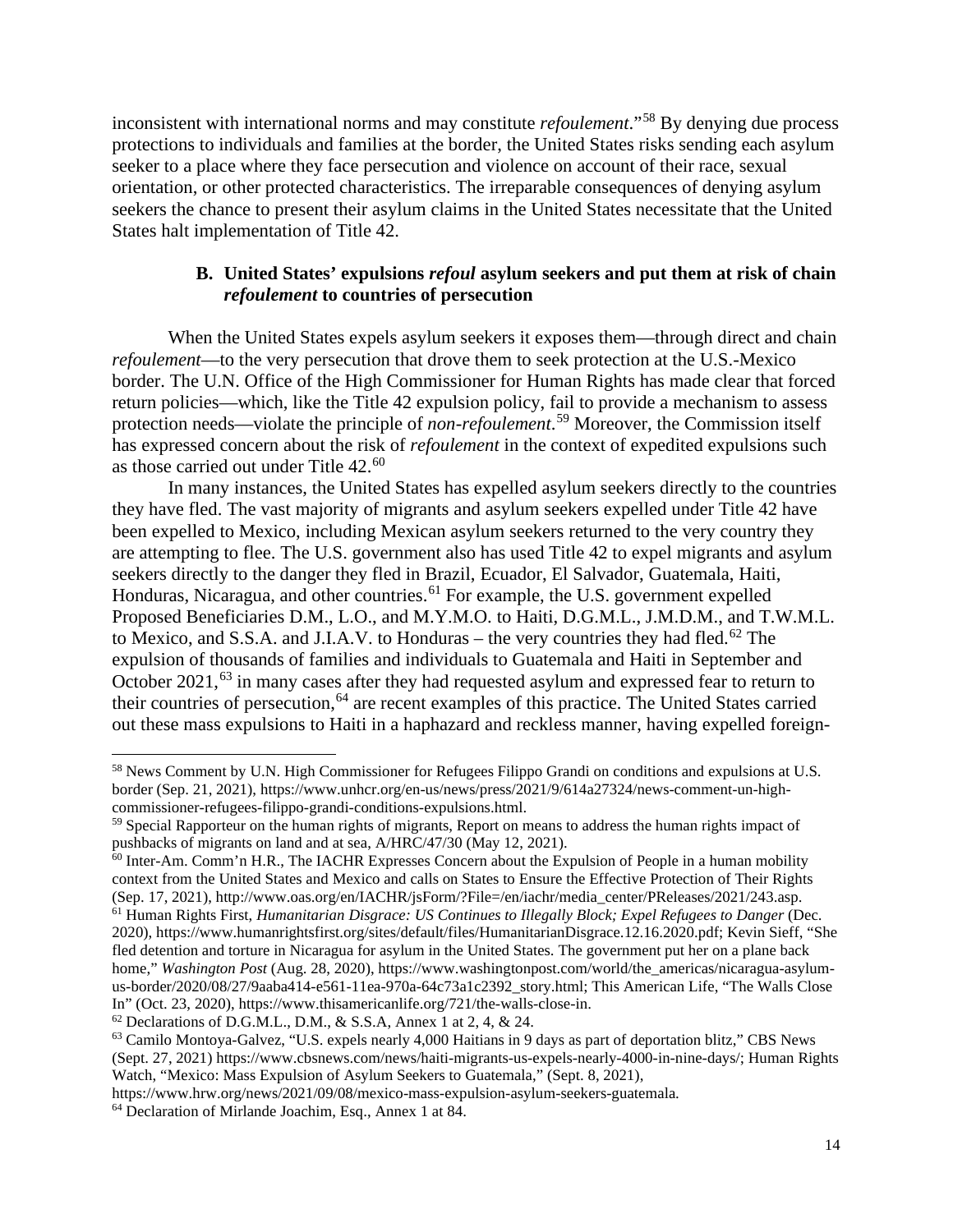born children without documentation of Haitian citizenship as well as an Angolan national to Haiti, for example.<sup>[65](#page-17-0)</sup> Some Haitians were held in congregate settings in detention centers for days, and denied medical attention and access to counsel prior to their expulsion, undermining the U.S. government's claim that these expulsions protect public health.<sup>[66](#page-17-1)</sup>

Further, when the United States expels non-Mexican asylum seekers to Mexico, it puts them at risk of chain *refoulement* to the persecution they have fled. The Mexican migration system does not ensure appropriate international protection. Reports indicate that "Mexican migration officials often fail to inform detained migrants of their right to seek asylum, pressure asylum seekers not to file applications for protection, and fail to forward their requests to the Mexican asylum agency."[67](#page-17-2) In August 2021, hundreds of migrants and asylum seekers expelled by the United States via expulsion flights directly to southern Mexico were reportedly forcibly returned<sup>[68](#page-17-3)</sup> by Mexican authorities to remote border towns in Guatemala and left without access to adequate shelter, food, or medical care.<sup>[69](#page-17-4)</sup> Mexico has already returned dozens of Haitian migrants to Haiti by plane since late September  $2021$ .<sup>[70](#page-17-5)</sup>

Reports of forced returns by Mexican authorities of asylum seekers are widespread. The United States is therefore well aware that the practice of expelling asylum seekers to Mexico risks their return to the persecution they have fled. Human Rights First documented the following examples of *refoulement* of asylum seekers by Mexican authorities, some of whom had previously been expelled by the United States:

- "In June 2021, Mexican immigration officials deported a Yemeni asylum seeker who had been expelled by DHS to Tijuana in February 2021 after he attempted to seek protection in the United States. The man, who is currently in Yemen, told Human Rights First that he fears for his life.
- "In July 2021, Mexican immigration officials deported a Honduran asylum seeker who had been expelled to Mexico under Title 42. After Mexican police forced the owner of the house in Piedras Negras where the man was staying to evict him because he did not have legal status in Mexico, he was left homeless, sleeping in the streets for a week and a half. He had contacted a legal services organization for assistance with an exemption to the expulsion policy shortly before Mexican immigration officials detained him and other migrants and deported them by bus to the border between Guatemala and Honduras. Now in hiding in Honduras, where he fears the gang that murdered his father will follow

<span id="page-17-0"></span><sup>65</sup> Caitlin Hu, "More than 40 children with non-Haitian passports deported to Haiti, says International Organization for Migration," *CNN* (Sep. 24, 2021), https://edition.cnn.com/2021/09/23/americas/haitian-kids-deportees-intllatam/index.html.<br><sup>66</sup> Declaration of Mirlande Joachim, Esq., Annex 1 at 85 & 86.

<span id="page-17-2"></span><span id="page-17-1"></span><sup>&</sup>lt;sup>67</sup> Human Rights First, *Human Rights Travesty: Biden Administration Embrace of Trump Asylum Expulsion Policy Endangers Lives, Wreaks Havoc* (Aug. 2021), at 22,

https://www.humanrightsfirst.org/sites/default/files/HumanRightsTravesty\_FINAL.pdf.

<span id="page-17-3"></span><sup>&</sup>lt;sup>68</sup> Center for Gender & Refugee Studies, et al., "Impacts of U.S. and Mexican migration enforcement on migrant and refugee rights in Mexico," (Sep. 2021), https://cgrs.uchastings.edu/sites/default/files/NGO-Memo-Impacts-of-Mexican-U.S.-Migration-Enforcement-9.20.21-1-1.pdf.

<span id="page-17-4"></span> $69$  Kevin Sieff, "Mexico has pushed hundreds of migrants expelled from the U.S. on to Guatemala, stranding them in a remote village far from their homes," *Washington Post* (Aug. 10, 2021),

https://www.washingtonpost.com/world/2021/08/10/mexico-deport-guatemala/.

<span id="page-17-5"></span><sup>70</sup> Daina Beth Solomon, "Mexico sends 70 Haitian migrants back home by plane," *Reuters* (Sep. 29, 2021) https://www.reuters.com/world/americas/mexican-government-sends-70-migrants-back-haiti-by-plane-2021-09-29/.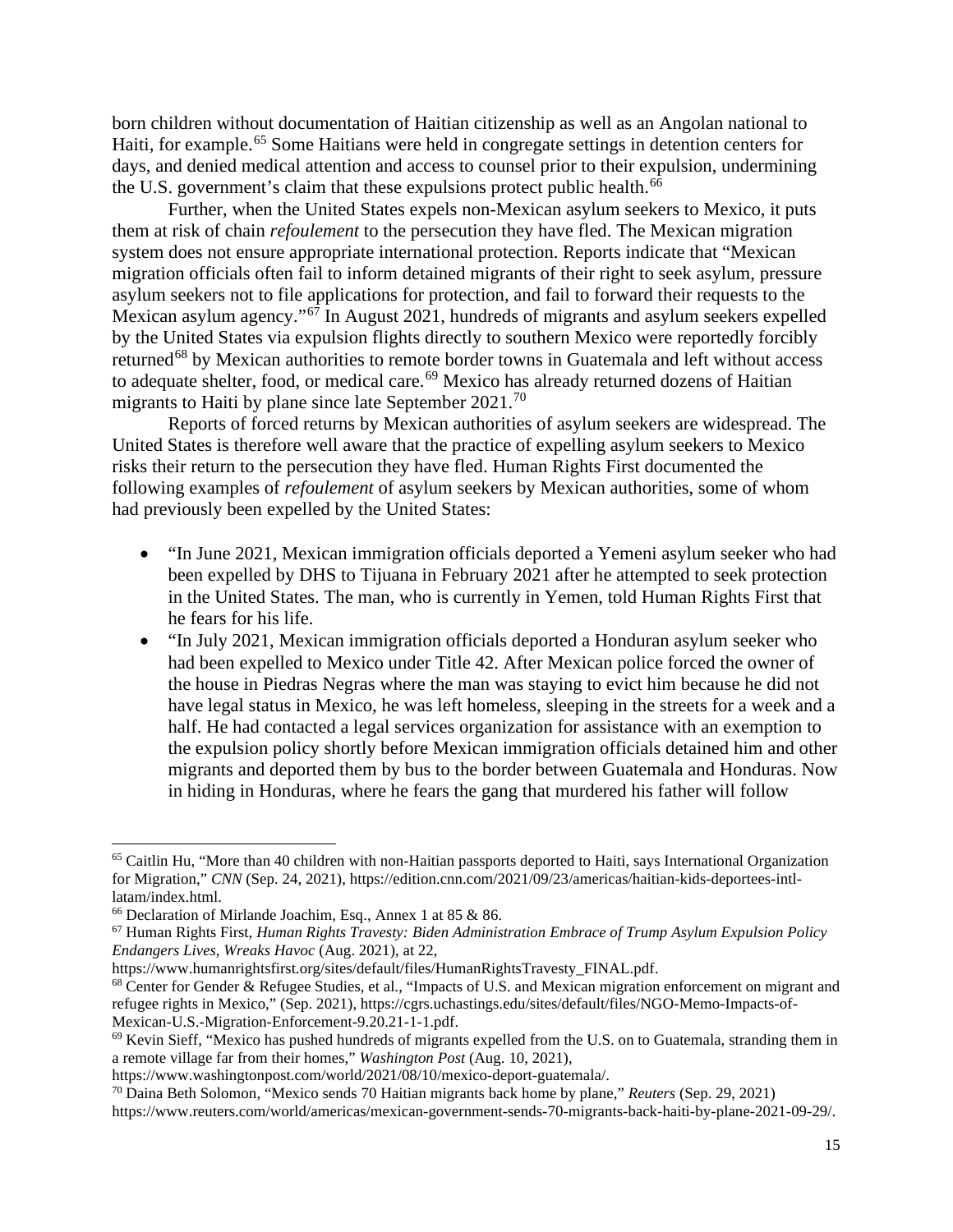through on their threats to kill him, he told Human Rights First, 'I can't sleep because I'm scared they'll come kill me.'

- "In August 2021, Mexican immigration officials deported a Honduran asylum seeker to Guatemala. The man and his family had been approved for an exemption to the expulsion policy after having been kidnapped, assaulted, and robbed in Mexico. But Mexican immigration officials stopped and detained him in Ciudad del Carmen as he was traveling to join his family in Tijuana, where they were scheduled for an exemption appointment on August 19, according to Ginger Cline, an attorney with Al Otro Lado.
- "In August 2021, Mexican immigration officers flew a Haitian asylum-seeking couple to southern Mexico from Matamoros for deportation. The couple, who had been approved for an exemption to the Biden administration expulsion policy, were en route to the border when officials from Grupos Beta, a Mexican government migration agency, intercepted them. Charlene D'Cruz, their attorney, located them in a migration detention center in Tapachula. D'Cruz reported that she is aware of at least 12 other asylum seekers detained by Grupos Beta in the Matamoros area and flown to Tapachula in summer 2021, including a young Honduran man who was waiting to present himself at the port of entry after having been approved for a Title 42 exemption.
- "Mexican immigration officials detained a Guatemalan asylum seeker in Mexicali and threatened to deport him to Guatemala until his lawyers intervened. The man, who had received threats by organized criminal groups in Mexico, had been approved for an exemption to the expulsion policy and was travelling to the port of entry when Mexican immigration officials intercepted him, according to Al Otro Lado attorney Ginger Cline." $71$

The United States' implementation of Title 42 creates life-threatening risks for asylum seekers, both when it summarily expels these asylum seekers directly to their countries of persecution and when it expels them to Mexico. The United States expels asylum seekers to Mexico with the knowledge that Mexican authorities are also illegally returning asylum seekers to the very countries they have fled.

## **C. The United States compounds the risks asylum seekers face in Mexico through expulsion practices**

<span id="page-18-0"></span>When the United States expels asylum seekers, it returns them to dangerous conditions in Mexico, and increases the danger they face in Mexico through these expulsions.

On return to Mexico, asylum seekers are marked as migrants by their expulsion, subjecting them to increased risk of extortion, kidnapping, and violence by organized criminal groups and corrupt officials, among others.[72](#page-18-2) Because CBP carries out expulsions at predictable times and locations, armed groups are able to wait in areas used by CBP for expulsions, ready to

<span id="page-18-1"></span><sup>71</sup> Human Rights First, *Human Rights Travesty: Biden Administration Embrace of Trump Asylum Expulsion Policy Endangers Lives, Wreaks Havoc*, at 22-23.

<span id="page-18-2"></span><sup>72</sup> *See* Declaration of Savitri Arvey in *Huisha-Huisha v. Mayorkas*, Annex 1 at 79, para. 1 ("More than 1 out of 5 of the asylum seekers I have worked with reported being kidnapped in Mexico, and many of the women were raped during their capture."); Supplemental Declaration of Taylor Levy in *Huisha-Huisha v. Mayorkas*, Annex 1 at 30, para. 4 ("approximately 40% of the clients I worked with in Nuevo Laredo, Mexico report either an actual or attempted kidnapping (or both).").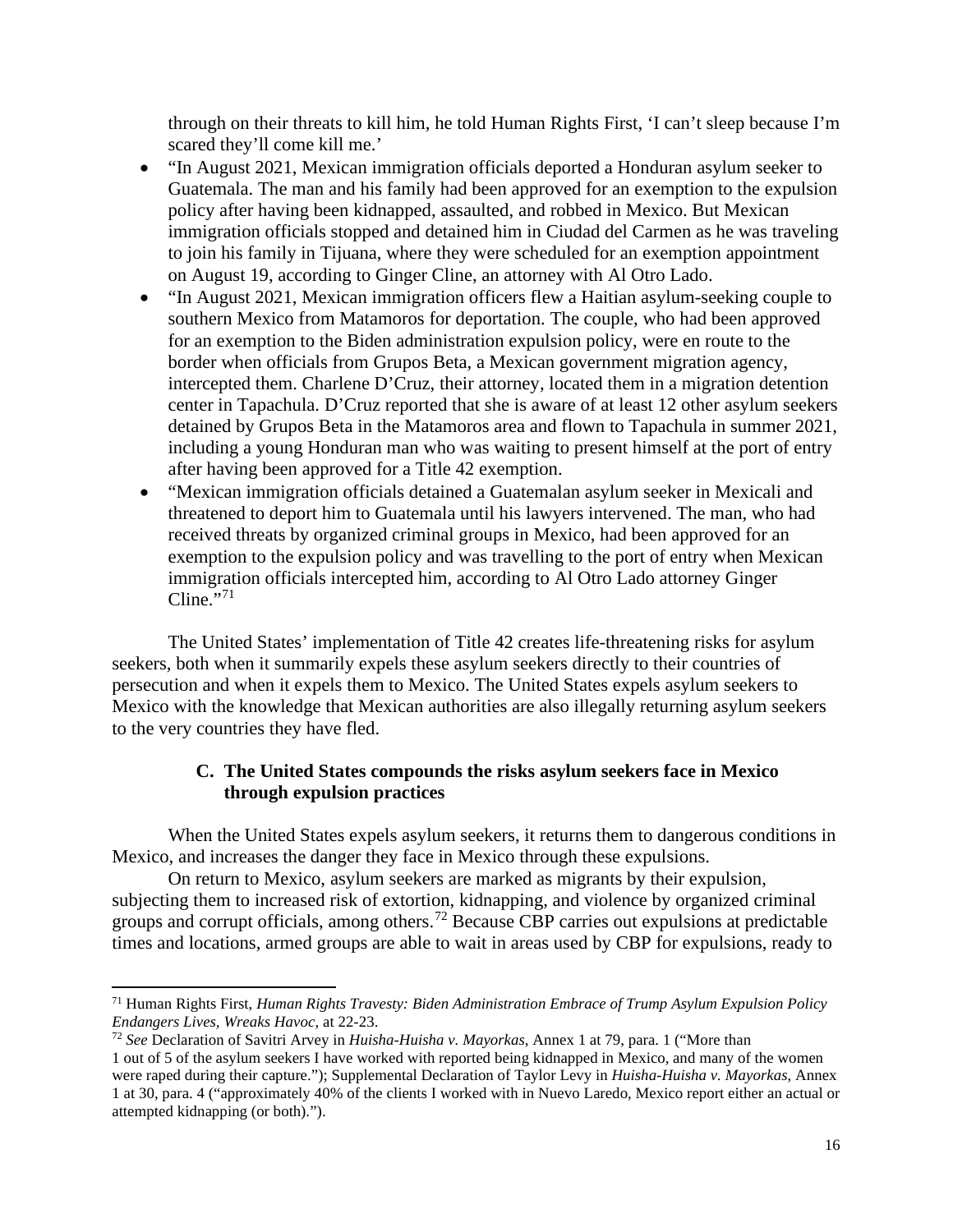kidnap migrants and asylum seekers who are sent back across the border into Mexico.<sup>[73](#page-19-0)</sup> For example, Proposed Beneficiary N.I.C.B., her husband J.J.B.B., and their children K.I.B.C. and A.E.B.C. experienced this situation; the family was kidnapped almost immediately upon their expulsion. For those with relatives in the United States, the armed groups routinely extort those relatives for money.<sup>[74](#page-19-1)</sup> For those without the ability to pay off the gangs, the consequences can be serious. For example, one 15-year-old boy who had been expelled to Reynosa twice was murdered for failing to pay a "crossing fee" to gangs in the area when he tried to re-enter the United States.<sup>[75](#page-19-2)</sup> Many other individuals and families have been kidnapped, beaten, and held for ransom immediately after being expelled to Nuevo Laredo, Reynosa, and other Mexican cities.<sup>[76](#page-19-3)</sup>

CBP conducts expulsions in ways that directly increase the risk of expelled migrants being marked as such. Officials continue to conduct expulsions late at night, after shelters are closed, leaving large groups of migrants to fend for themselves on the streets. In addition, CBP expels some migrants, including Proposed Beneficiary I.B., at a different part of the border than where they initially crossed. These asylum seekers are dropped into unfamiliar cities, creating situations where they are easily identifiable as confused and vulnerable, and making them ideal targets for organized criminal groups seeking to extort and attack them.<sup>[77](#page-19-4)</sup> CBP carries out expulsions in remote border towns that are not official U.S.-Mexico repatriation points and which lack migrant shelters or transportation infrastructure, further endangering the lives and safety of people who are expelled.<sup>[78](#page-19-5)</sup>

CBP also engages in a variety of practices that create visual indications of asylum seekers' status as vulnerable expelled migrants. Officers expel large groups of people with their shoelaces removed,<sup>[79](#page-19-6)</sup> and provide migrants with identical medical masks or bags for their belongings with a U.S. government  $\log_0$ .<sup>[80](#page-19-7)</sup>

All of these CBP practices increase expelled asylum seekers' risk of serial violent attacks in the border cities to which they are expelled. Widespread violence places asylum seekers, many of whom already belong to vulnerable communities, in extremely dangerous situations in border cities. Asylum seekers, including Proposed Beneficiary L.A.R.M., her sons O.S.R.R. and C.A.R.R., and her brother and his family, frequently fear leaving the shelters or encampments where they are stranded after expulsion from the United States because of the prevalence of

<span id="page-19-0"></span><sup>73</sup> *See* Supplemental Declaration of Taylor Levy in *Huisha-Huisha v. Mayorkas*, Annex 1 at 34, para. 29 ("CBP expulsions of migrants occur in predictable locations at predictable times in areas where kidnappers and organized crime are rampant."); Declaration of Julia Neusner in *Huisha-Huisha v. Mayorkas*, Annex 1 at 67-70, para. 5-15; Declaration of Jennifer Harbury in *Huisha-Huisha v. Mayorkas*, Annex 1 at 62-64, para. 6-13; Declaration of Erika Pinheiro in *Huisha-Huisha v. Mayorkas*, Annex 1 at 57-60, para. 27-40; Declaration of Chelsea Sachau in *Huisha-Huisha v. Mayorkas*, Annex 1 at 48-49, para. 17-18; *see also* Damià Bonmatí, "Migrants Returned to Mexico Describe Horror of Kidnappings, Torture, Rape," *NBC News* (Sep. 28, 2021),

https://www.nbcnews.com/news/latino/migrants-returned-mexico-describe-horror-kidnappings-torture-rapercna2300.

<span id="page-19-1"></span><sup>74</sup> Human Rights First, *Human Rights Travesty: Biden Administration Embrace of Trump Asylum Expulsion Policy Endangers Lives, Wreaks Havoc* (Aug. 2021), at 11-12.

<span id="page-19-2"></span><sup>75</sup> *Id.* at 11.

<span id="page-19-3"></span><sup>76</sup> *Id.* at 11-12.

<span id="page-19-4"></span><sup>77</sup> Supplemental Declaration of Taylor Levy in *Huisha-Huisha v. Mayorkas*, Annex 1 at 34 para. 30-31; Declaration of Julia Neusner in *Huisha-Huisha v. Mayorkas*, Annex 1 at 70-71, para. 16-18.

<span id="page-19-5"></span><sup>78</sup> Human Rights First, *Failure to Protect: Biden Administration Continues Illegal Trump Policy to Block and Expel Asylum Seekers to Danger* (Apr. 2021), at 9.

<span id="page-19-7"></span><span id="page-19-6"></span><sup>&</sup>lt;sup>80</sup> Human Rights First, *Human Rights Travesty: Biden Administration Embrace of Trump Asylum Expulsion Policy Endangers Lives, Wreaks Havoc* (Aug. 2021), at 12-13.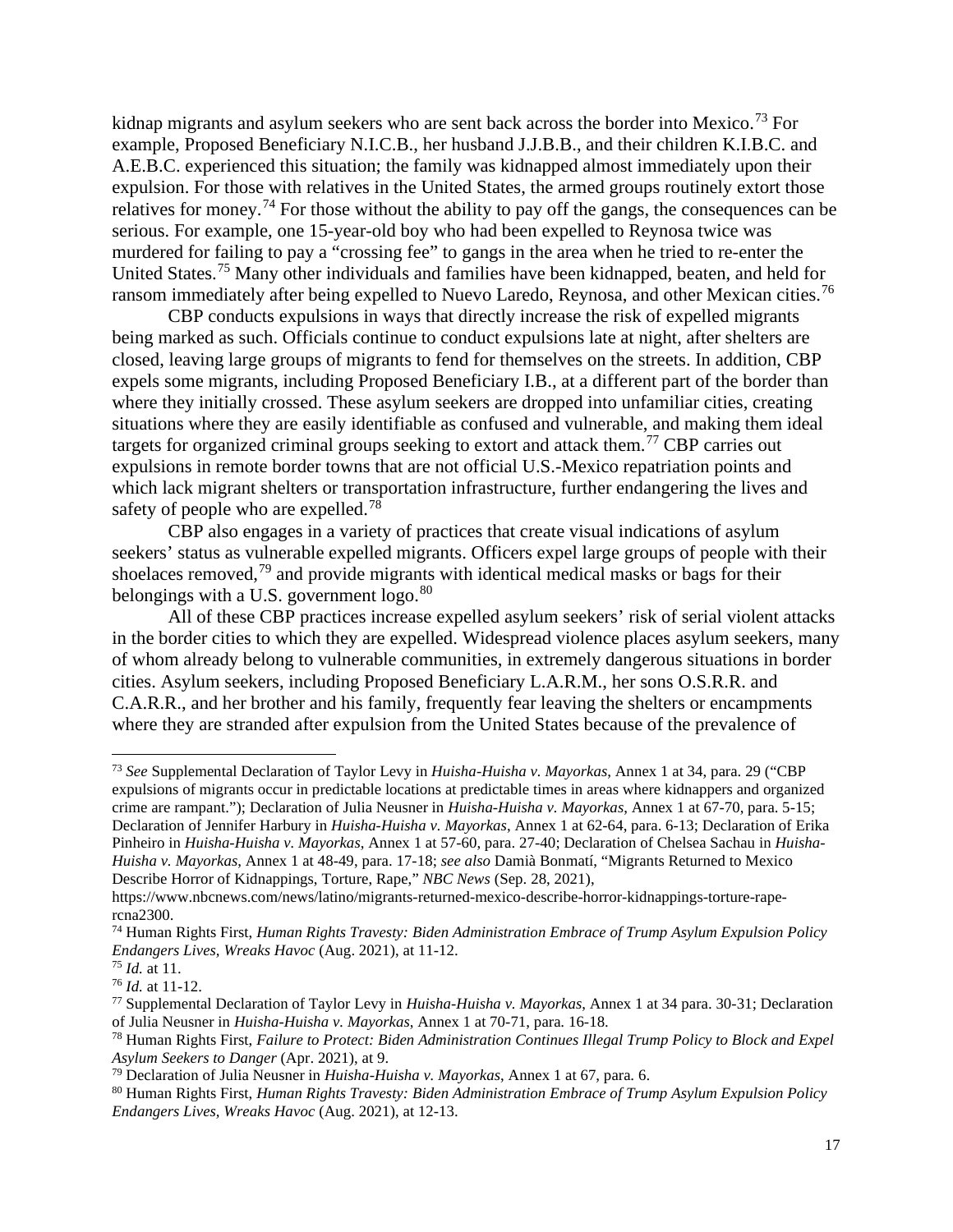violence. In one survey, more than 80 percent of asylum seekers in Mexican states near the border reported that they had been the victim of an attack, an attempted attack, or threats in the previous month.[81](#page-20-0) LGBTQ asylum seekers who responded to the survey were even more likely to report having been targeted with 89 percent reporting violence or threats.<sup>[82](#page-20-1)</sup> There are reports of more than 6,000 violent attacks since the beginning of the Biden administration against asylum seekers and migrants who are stranded in or expelled to Mexico, including assault, kidnapping, rape, robbery, and torture.<sup>[83](#page-20-2)</sup> For example, Human Rights First documented the following instances of asylum seekers being expelled directly into life-threatening situations in Mexico, facilitated by the CBP practices described above:

- "A Honduran family with three children was kidnapped and severely beaten immediately after DHS expelled them to Nuevo Laredo in June 2021. Shortly after they managed to escape, the family witnessed people they believed to be gang members drag a boy from a house and shoot him in the street.
- "A young transgender woman from Central America was beaten and raped by gang members, causing her to contract HIV, after DHS expelled her to Reynosa. She had crossed the Rio Grande to seek U.S. asylum protection after fleeing severe beatings for her gender identity in her home country, according to an August 2021 declaration by Jennifer Harbury, an attorney who assisted her.
- "In August 2021, a Salvadoran man told Human Rights First that after Border Patrol agents expelled him to Piedras Negras at midnight he was threatened and attacked. With migrant shelters closed by the city, he was forced to sleep in an abandoned house, but men—one armed with a bat—threatened to beat him and other stranded migrants if they didn't leave.
- "An asylum-seeking mother and her 15-year-old son were kidnapped almost immediately after being expelled by DHS to Reynosa. They were forced into a van at gunpoint where they were held for two weeks, denied food, and threatened with being killed, until family members paid ransom. According to the woman's attorney, Taylor Levy, the woman has developed severe anxiety and panic attacks as a result."<sup>[84](#page-20-3)</sup>

Mexican authorities do little to alleviate, and are sometimes complicit in, these dangers. In some cities, such as Piedras Negras, the local government has prohibited shelters from housing migrants, leaving many asylum seekers exposed to crime on the streets.<sup>[85](#page-20-4)</sup> Mexican police often fail to investigate crimes against migrants or are complicit in their perpetration.<sup>[86](#page-20-5)</sup> For example, Mexican police robbed, extorted, and threatened with deportation Proposed

<span id="page-20-0"></span><sup>81</sup> *Id.* at 8.

<span id="page-20-1"></span><sup>82</sup> Human Rights First, *Human Rights Travesty: Biden Administration Embrace of Trump Asylum Expulsion Policy Endangers Lives, Wreaks Havoc* (Aug. 2021), at 8.

<span id="page-20-2"></span><sup>83</sup> Human Rights First, *Tracker of Reported Attacks During the Biden Administration Against Asylum Seekers and Migrants Who Are Stranded in and/or Expelled to Mexico*,

https://www.humanrightsfirst.org/sites/default/files/AttacksonAsylumSeekersStrandedinMexicoDuringBidenAdmini stration.8.23.2021.pdf.

<span id="page-20-3"></span><sup>84</sup> Human Rights First, *Human Rights Travesty: Biden Administration Embrace of Trump Asylum Expulsion Policy Endangers Lives, Wreaks Havoc* (Aug. 2021), at 11-12; *see also* Declaration of Julia Neusner in *Huisha-Huisha v. Mayorkas*, Annex 1 at 69, para. 13.

<span id="page-20-5"></span><span id="page-20-4"></span><sup>85</sup> Human Rights First, *Human Rights Travesty: Biden Administration Embrace of Trump Asylum Expulsion Policy Endangers Lives, Wreaks Havoc* (Aug. 2021), at 28. <sup>86</sup> *Id.* at 15.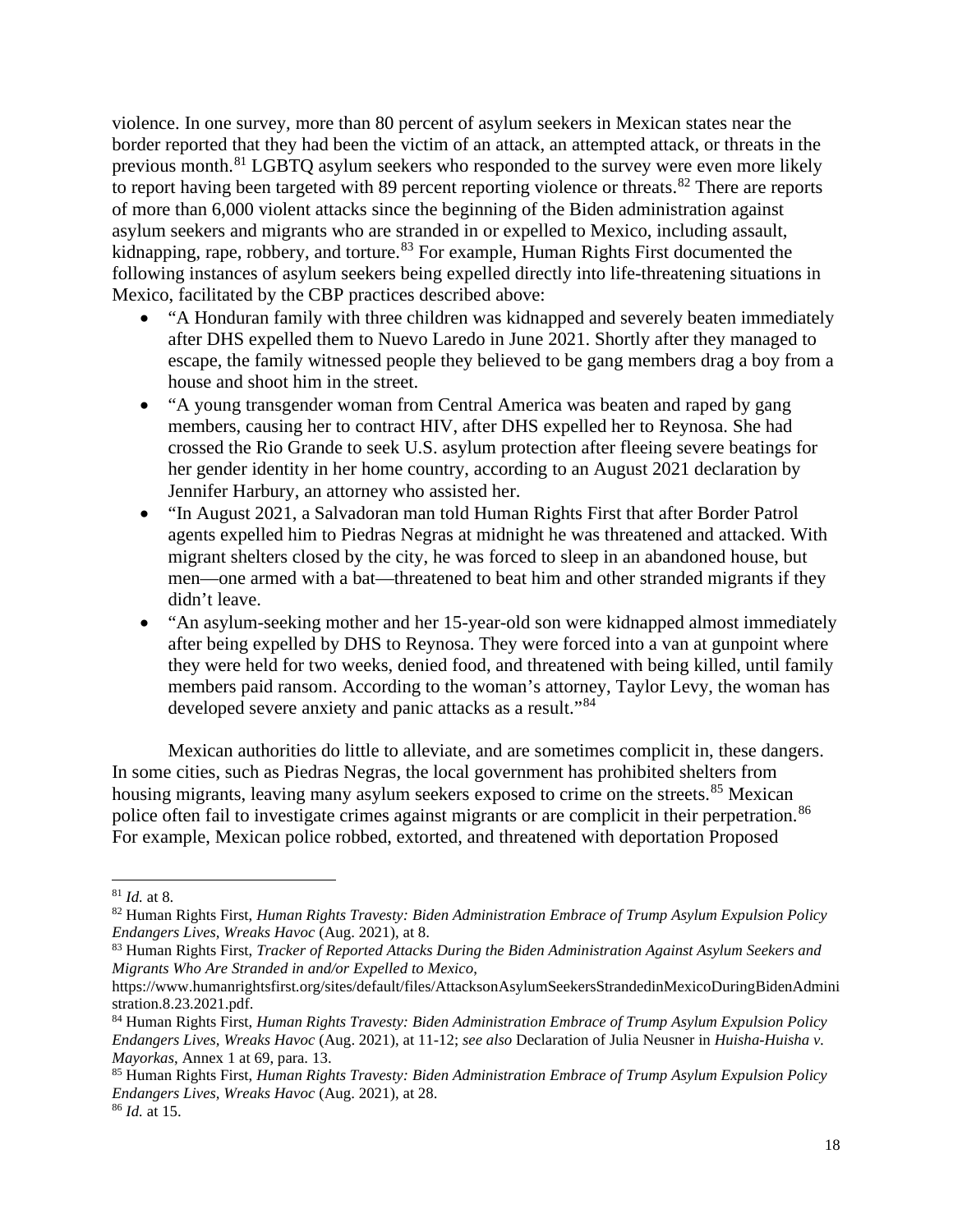Beneficiaries from Haiti, O.P.F. and J.A., on multiple occasions in summer 2021.<sup>[87](#page-21-1)</sup> Many do not seek help from the police, including Proposed Beneficiaries T.B.C. and S.A.F., fearing that the police will deport or harm them.<sup>[88](#page-21-2)</sup> Of particular concern, Black asylum seekers are frequent targets of violence by Mexican authorities. Nearly 20 percent of Haitian asylum seekers who responded to a survey of asylum seekers reported being beaten, extorted, or threatened by the police in northern Mexican border states.<sup>[89](#page-21-3)</sup>

In addition to direct violence, asylum seekers living in Mexico frequently lack the most basic necessities, such as food, shelter, sanitation, and medical attention. Makeshift encampments provide little security and are plagued by unsanitary conditions.<sup>[90](#page-21-4)</sup> Some encampments are so dangerous that advocates and aid organizations are unwilling to provide services in them.<sup>[91](#page-21-5)</sup> Many asylum seekers, unable to find work and with insufficient humanitarian supplies, are malnourished. $\frac{5}{2}$  Medical care often is inaccessible for asylum seekers expelled to Mexico, and human rights advocates have observed that care routinely is denied to asylum seekers.<sup>[93](#page-21-7)</sup>

### **D. CBP pushback and expulsion practices harm asylum seekers**

<span id="page-21-0"></span>Asylum seekers are also subject to direct harm at the hands of U.S. border officials. In September 2021, images and video footage showed CBP agents on horseback and wielding reins to chase Haitian asylum seekers back into the Rio Grande and away from the border.<sup>[94](#page-21-8)</sup> This is a particularly striking example of violence, but reports of mistreatment of asylum seekers by U.S. border officials are common.<sup>[95](#page-21-9)</sup>

Additionally, CBP fails to provide suitable medical care and treatment to asylum seekers. The United States "continues to expel people to Mexico who are visibly sick or injured, ignoring pleas for medical attention, and in some cases transporting injured migrants directly from hospitals to expel them to Mexico while still in hospital gowns."[96](#page-21-10) For example, in August 2021 CBP expelled a woman with a severely injured leg to Mexico, against doctors' recommendations that she remain hospitalized for two weeks and without prescribed medications or proper

<span id="page-21-1"></span><sup>87</sup> Declaration of O.P.F., Annex 1 at 18.

<span id="page-21-2"></span><sup>88</sup> Declaration of T.B.C., Annex 1 at 26.

<span id="page-21-3"></span><sup>89</sup> Human Rights First, *Human Rights Travesty: Biden Administration Embrace of Trump Asylum Expulsion Policy Endangers Lives, Wreaks Havoc* (Aug. 2021), at 8.

<span id="page-21-4"></span><sup>90</sup> *Id.* at 26; *see also* Declaration of Julia Neusner in *Huisha-Huisha v. Mayorkas*, Annex 1 at 73, para. 27;

Declaration of Savitry Arvey in *Huisha-Huisha v. Mayorkas*, Annex 1 at 80, para. 7.

<span id="page-21-5"></span><sup>91</sup> Declaration of Erika Pinheiro in *Huisha-Huisha v. Mayorkas*, Annex 1 at 57-58, para. 28.

<span id="page-21-6"></span><sup>92</sup> Human Rights First, *Human Rights Travesty: Biden Administration Embrace of Trump Asylum Expulsion Policy Endangers Lives, Wreaks Havoc* (Aug. 2021), at 26.

<span id="page-21-8"></span><span id="page-21-7"></span><sup>93</sup> *Id.* at 29; *see also* Declaration of Julia Neusner in *Huisha-Huisha v. Mayorkas*, Annex 1 at 67-70, para. 5-15. <sup>94</sup> *See, e.g.*, Eileen Sullivan & Zolan Kanno-Youngs, "Images of Border Patrol's Treatment of Haitian Migrants Prompt Outrage," *N.Y. Times* (Sep. 21, 2021), https://www.nytimes.com/2021/09/21/us/politics/haitians-borderpatrol-photos.html.

<span id="page-21-9"></span><sup>95</sup> *See, e.g.*, Human Rights First, *Failure to Protect: Biden Administration Continues Illegal Trump Policy to Block and Expel Asylum Seekers to Danger* (Apr. 2021), at 22-25,

[https://www.humanrightsfirst.org/sites/default/files/FailuretoProtect.4.20.21.pdf;](https://www.humanrightsfirst.org/sites/default/files/FailuretoProtect.4.20.21.pdf) Kino Border Initiative & Network Lobby, *Due Process Denied* (Aug. 2021), https://networklobby.org/wp-content/uploads/2021/08/KINO-NETWORK-CBP-Abuses-consolidated.pdf.

<span id="page-21-10"></span><sup>96</sup> Human Rights First, *Human Rights Travesty: Biden Administration Embrace of Trump Asylum Expulsion Policy Endangers Lives, Wreaks Havoc* (Aug. 2021), at 29-32.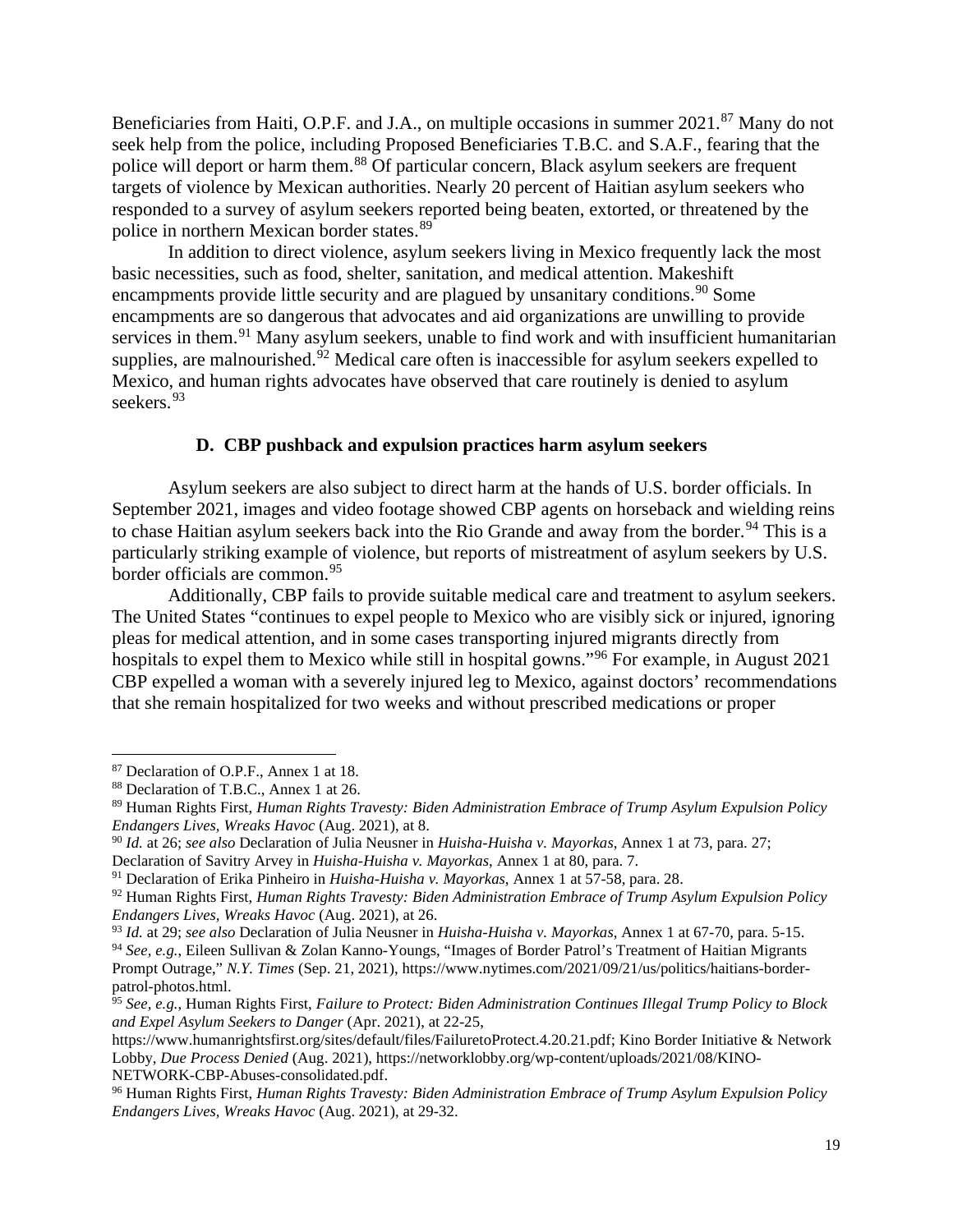clothing—she was wearing only disposable scrubs and no underwear.<sup>[97](#page-22-1)</sup> The United States also expelled a father and his visibly disabled nine-year-old daughter, whose spinal injuries were so severe that the father had to carry her across the border.<sup>[98](#page-22-2)</sup> Denial of treatment also has led to deaths:

- "Maily Martinez miscarried ... twins [at eight-and-a-half months pregnant] after Border Patrol agents denied her medical attention and expelled her to Mexico in July 2021. Martinez had attempted to cross the border with her husband and two-year-old son near Yuma, Arizona. Border Patrol agents ignored her pleas for medical treatment and expelled the Honduran family to Mexico, where Martinez learned shortly after that the twins, who she was planning to name Derrick and Patrick, had died. 'With medical attention, my sons would be with me," she told Telemundo News. The twins' father mourned, "They were in our arms for five minutes . . . and then they were cremated."<sup>[99](#page-22-3)</sup>
- At least three asylum-seeking clients of the legal services organization Al Otro Lado have died since March 2021 because they were unable to seek medical attention in the United States.<sup>[100](#page-22-4)</sup>
- A blind, elderly grandmother who had sought U.S. asylum after surviving a gang massacre that had killed seven of her family members became gravely ill and died soon after the U.S. government expelled her to Reynosa in a frail condition.<sup>[101](#page-22-5)</sup>

## **E. The United States separates families when carrying out Title 42 expulsions**

<span id="page-22-0"></span>Title 42 expulsions drive family separation. Some asylum seekers report that border officials have separated them from their family members—including children—during their expulsion.<sup>[102](#page-22-6)</sup> In some instances, family members have been returned alone to Mexico, and in other instances, family members have been returned to different parts of Mexico.<sup>[103](#page-22-7)</sup> For instance, "Border Patrol agents separated a Cuban asylum seeker from his wife in March 2021, then expelled him alone to Mexico after falsely claiming that he would be reunited with her."<sup>[104](#page-22-8)</sup> Border Patrol agents also separated a 16-year-old Salvadoran boy from his 19-year-old brother after they crossed the border from Baja California to seek asylum. CBP expelled the older brother alone to Mexico.<sup>[105](#page-22-9)</sup> CBP officers at ports of entry also have separated families by turning away some family members under Title 42. In September 2021, for example, CBP allowed a Honduran asylum-seeker with life-threatening injuries she had sustained while escaping kidnappers to enter the United States at the Brownsville port of entry, but turned away her 19-

<span id="page-22-1"></span><sup>97</sup> *Id*. at 29-32.

<span id="page-22-2"></span><sup>98</sup> Declaration of Astrid Dominguez in *Huisha-Huisha v. Mayorkas*, Annex 1 at 43, para. 2.

<span id="page-22-3"></span><sup>99</sup> Human Rights First, *Human Rights Travesty: Biden Administration Embrace of Trump Asylum Expulsion Policy Endangers Lives, Wreaks Havoc* (Aug. 2021), at 29-32.

<span id="page-22-4"></span><sup>100</sup> Declaration of Erika Pinheiro in *Huisha-Huisha v. Mayorkas*, Annex 1 at 51, para. 2.

<span id="page-22-5"></span><sup>101</sup> Declaration of Jennifer Harbury in *Huisha-Huisha v. Mayorkas*, Annex 1 at 64, para. 12-C.

<span id="page-22-6"></span><sup>102</sup> International Organization for Migration, *Retornados a México bajo Título 42*,

https://rosanjose.iom.int/site/sites/default/files/Reportes/dtm\_editorial\_final\_12\_08\_2021.pdf.

<span id="page-22-7"></span><sup>103</sup> Human Rights First, *Human Rights Travesty: Biden Administration Embrace of Trump Asylum Expulsion Policy Endangers Lives, Wreaks Havoc* (Aug. 2021), at 18-20.

<span id="page-22-8"></span><sup>104</sup> Human Rights First, *Failure to Protect, Biden Administration Continues Illegal Trump Policy to Block and Expel Asylum Seekers to Danger* (Apr. 2021), at 18.

<span id="page-22-9"></span> $105$  *Id.* at 18.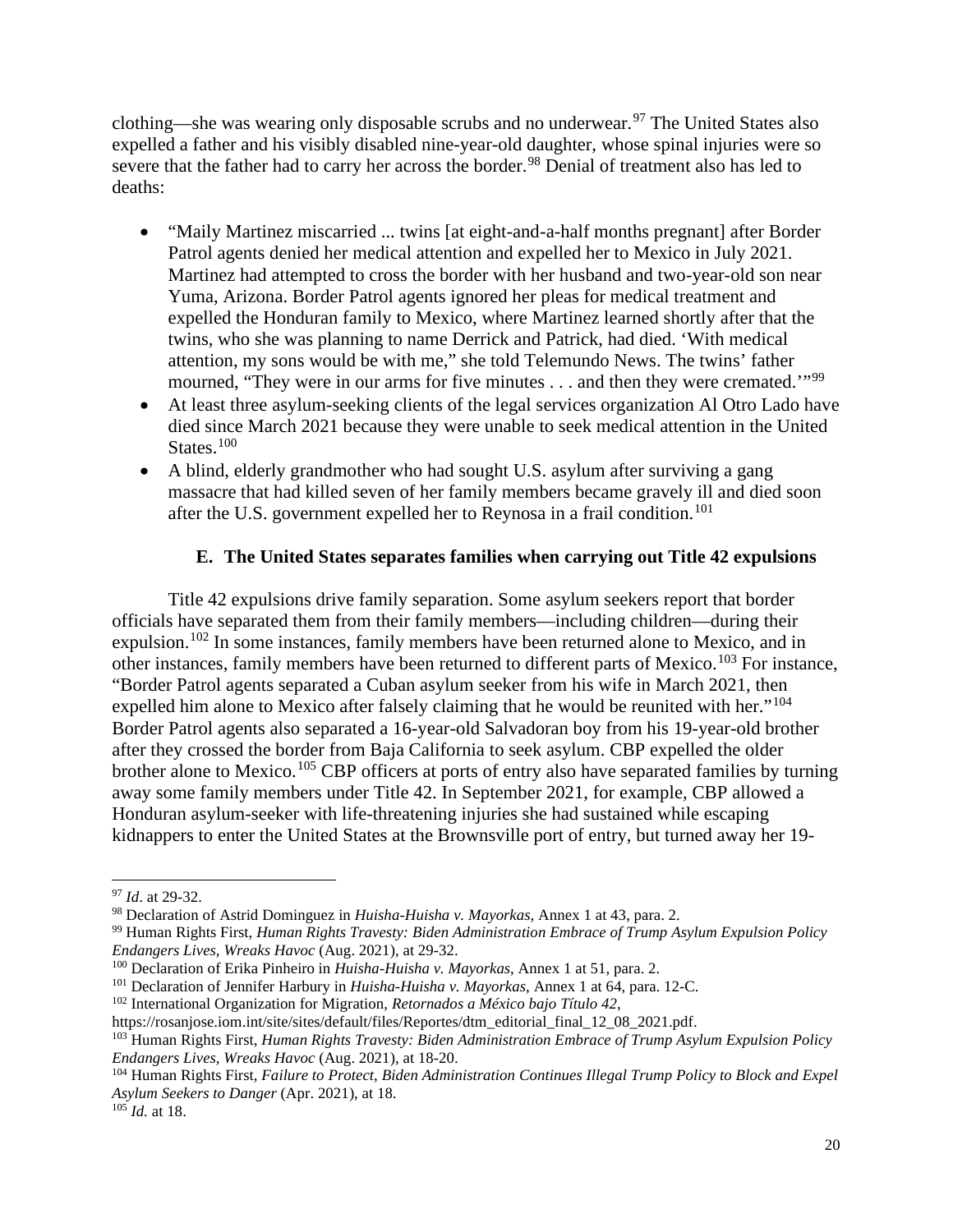year-old son, leaving him alone and in distress in Mexico.<sup>[106](#page-23-1)</sup> The Commission already recognized the grave and irreparable harms that may result from separating children from their families when it granted precautionary measures against the United States regarding the "Zero Tolerance Policy" in 2018.[107](#page-23-2)

Even when CBP expels families together, a risk of family separation remains. In some cases, children cross the border alone after their parents are kidnapped following expulsion to Mexico.<sup>[108](#page-23-3)</sup> Moreover, Title 42 itself creates incentives for families to self-separate: many parents feel compelled to send their children across the border alone to avoid imminent threats of kidnapping, violence, and trafficking.<sup>[109](#page-23-4)</sup>

## <span id="page-23-0"></span>**VII. REMEDIES: MEASURES OF PROTECTION REQUESTED UNDER ARTICLE 25(4)(C)**

Article 25(4)(c) requires a description of the measures of protection requested.<sup>[110](#page-23-5)</sup> The 31 named Proposed Beneficiaries request that the Inter-American Commission on Human Rights adopt the following Precautionary Measures and call upon the United States to take the following specific actions:

- 1. Permit the 31 named Proposed Beneficiaries to request asylum and other forms of protection they might be eligible for at U.S. ports of entry or within the United States consistent with U.S. law when Title 42 is not invoked.
- 2. Ensure the safe transit of the 31 named Proposed Beneficiaries to a port of entry and parole them into the United States to make their requests for protection.

Proposed Beneficiaries also request that the Inter-American Commission on Human Rights adopt the following Precautionary Measures requiring the United States to officially end its practice of expelling asylum seekers under Title 42 and calling upon the United States to take the following specific actions:

3. Announce an official end to expulsions pursuant to Title 42 and fully restore the right of persons seeking protection to request asylum at or after crossing the U.S.-Mexico border, including at U.S. ports of entry.

<span id="page-23-1"></span><sup>106</sup> Declaration of Charlene D'Cruz, Esq., Annex 1 at 28.

<span id="page-23-2"></span><sup>&</sup>lt;sup>107</sup> Inter-Am. Comm'n H.R., Resolution 64/18, PM 731/18, Migrant Children Affected by the "Zero Tolerance" Policy Regarding the United States of America (noting the serious emotional and psychological harms that may result from family separation); Res 64/2018 para 27, citing Inter-Am. Comm'n H.R., "Request for Precautionary Measures to the Inter-American Court of Human Rights regarding boy LM," May 18, 2011, para. 54 and Inter-Am. Ct. H.R., Order of the Inter-American Court of Human Rights of July 1, 2011, Provisional Measures regarding Paraguay. L.M. Matter, Considerandum 14 and 18.

<span id="page-23-3"></span><sup>108</sup> Nicole Sganga & Camilo Montoya-Galvez, "Over 2,100 Children Cross Border Along After Being Expelled with Families to Mexico," *CBS News* (May 7, 2021), https://www.cbsnews.com/news/migrant-children-left-familiesasylum-border/; Human Rights First, *Human Rights Travesty: Biden Administration Embrace of Trump Asylum Expulsion Policy Endangers Lives, Wreaks Havoc* (Aug. 2021), at 4.

<span id="page-23-4"></span><sup>109</sup> Human Rights First, *Human Rights Travesty: Biden Administration Embrace of Trump Asylum Expulsion Policy Endangers Lives, Wreaks Havoc* (Aug. 2021), at 19-20.

<span id="page-23-5"></span><sup>110</sup> Inter-Am. Comm'n H.R., Rules of Procedures, Art. 25(4)(c).